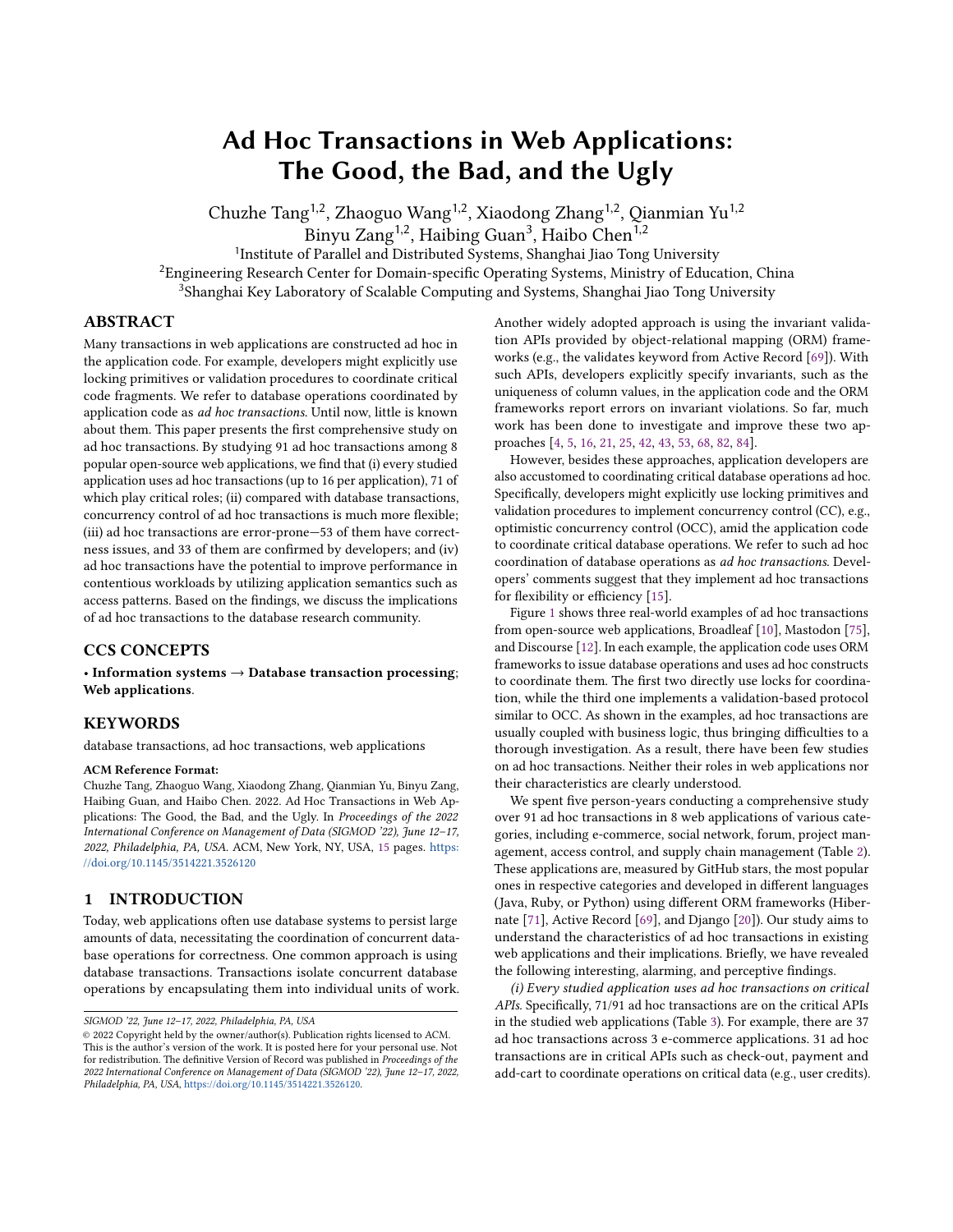<span id="page-1-0"></span>

|                                | App-side map |         |                                                                                                                                                           |                   |                                                      |                      |  |
|--------------------------------|--------------|---------|-----------------------------------------------------------------------------------------------------------------------------------------------------------|-------------------|------------------------------------------------------|----------------------|--|
|                                | cartllocked  |         |                                                                                                                                                           | Redis KV          |                                                      |                      |  |
| lock map.acquire(cart id)      | true         |         |                                                                                                                                                           | kev               | value while true:                                    |                      |  |
| $cart := ORM.getCart(cart id)$ |              |         | $Lock$ $key := "redeem" + invite id$                                                                                                                      | "redeem1" true    | $poll := ORM.getPol1(poll id)$                       |                      |  |
| $items := cart.getItems()$     |              |         | REDIS.set if not exist(Lock key)                                                                                                                          |                   | $poll.$ tallies[choice] += 1                         |                      |  |
| <i>items.append(new item)</i>  |              |         | DB table: Carts & Items invite := ORM.getInvite(invite_id) l                                                                                              |                   | $success := ORM.execute$                             |                      |  |
| $cart.$ total := $cal(i$ tems) |              |         | id total cart qty \$ if invite.redeems <invite.max:< td=""><td>DB table: Invites</td><td>Update Poll</td><td>DB table: Polls</td><td></td></invite.max:<> | DB table: Invites | Update Poll                                          | DB table: Polls      |  |
| ORM.save(items)                | L \$38       |         | $invite$ . redeems $+= 1$                                                                                                                                 | lid redeems max   | Set tallies=poll.tallies, ver=ver+1  id  tallies ver |                      |  |
| ORM.save(cart)                 |              | $3$ $8$ | ORM.save(invite)                                                                                                                                          | 10                | Where id=poll id And ver=poll.ver)                   | $1$ {1:10, 2:12} 110 |  |
| lock map.release(cart id)      |              |         | REDIS.delete(Lock key)                                                                                                                                    |                   | if succes: break                                     |                      |  |

(a) Ensuring consistent cart totals. (b) Avoiding excessive invitation usage. (c) Ensuring accurate poll statistics. Figure 1: Ad hoc transaction examples. Coordinated DB accesses are shaded yellow; ad hoc constructs are shaded green.

(ii) Ad hoc transactions' usages and implementations are much more flexible than database transactions. For example, 58 cases use a single, fine-grained lock to coordinate multiple database operations. At first glance, we suspected that these cases have missed necessary coordination and are thus incorrect. However, after checking these cases in-depth, we found that not all operations require coordination. One reason is that some objects are always associatively accessed so that a single lock is sufficient for correctness.

(iii) Ad hoc transactions are prone to errors. Ad hoc transactions' flexibility comes at a cost—53 cases of ad hoc transactions manifest concurrency bugs, 28 of which even lead to severe real-world consequences, such as overcharging customers. While this large percentage might seem unsurprising considering the variety of ad hoc transaction implementations, our study is the first to provide a detailed analysis of this phenomenon. For example, we find that 11 cases have more than one issue, requiring independent fixes. Among all issues, incorrect primitive implementations, such as locks, are the most common cause (47 cases). We have submitted 20 issue reports (covering 46 cases) to developer communities; 7 of them (covering 33 cases) have been acknowledged.

(iv) Ad hoc transactions can have performance benefits under highcontention workloads. Using application semantics such as access patterns, ad hoc transactions' CC could be implemented in a simple yet precise way. Thus, they can avoid false conflicts under high contention workloads. For example, an ad hoc transaction may leverage the knowledge of accessed columns to use column-level locks for coordination, which can achieve up to 1.3× API performance improvement compared to row-level locking by avoiding false conflicts on the contented rows.

The prevalence of ad hoc transactions and their unique characteristics suggest the potential of improving existing database systems that support these applications. Finally, we discuss the implications of our findings on future database and storage systems research.

## 2 BACKGROUND AND MOTIVATION

# 2.1 Concurrency Control in Web Applications

Today, web applications often use standalone relational database management system (RDBMS) to manage and persist data so that developers can focus on writing business logic. As web applications are prominently written in object-oriented languages, most applications manipulate relational data with the help of ORM frameworks such as Hibernate [\[71\]](#page-14-7) and Active Record [\[69\]](#page-14-1). These frameworks can transparently generate SQL statements that fetch and persist data according to the application code. Fetched relational data is presented as in-memory, application runtime objects, which we refer to as ORM-mapped objects. Furthermore, ORMs also provide

<span id="page-1-1"></span>

|                | <b>Feral CC</b>                      | <b>ACIDRain</b>                                           | This work                                                                                          |  |  |
|----------------|--------------------------------------|-----------------------------------------------------------|----------------------------------------------------------------------------------------------------|--|--|
|                | Bailis et al. [5]                    | Warszawski and Bailis [83]                                |                                                                                                    |  |  |
| Target         | ORMs' invariant<br>validation APIs   | Database transactions                                     | Ad hoc transactions                                                                                |  |  |
| Aspects        | 1. Characteristics<br>2. Correctness | Correctness                                               | 1. Characteristics<br>2. Correctness<br>3. Performance                                             |  |  |
| Issue<br>types | Insufficient isola-<br>tion          | 1. Insufficient isolation<br>2. Incorrect trans.<br>scope | 1. Incorrect sync. primitives<br>2. Incorrect ad hoc trans. scope<br>3. Incorrect failure handling |  |  |

Table 1: Comparison with Feral CC and ACIDRain.

interfaces to assist developers in coordinating concurrent database accesses: database transaction APIs and invariant validation APIs.

ORM frameworks usually allow developers to use database transactions explicitly, with interfaces that directly translate to Transaction Start, Commit, and Abort statements. Developers use them to encapsulate multiple database operations into units of work, and the database system takes the responsibility of coordination. Furthermore, ORM frameworks also allow developers to configure the isolation level for specific transactions. However, most web applications use the default isolation level of the database system [\[83\]](#page-14-8).

Besides database transactions, ORMs also provide built-in invariant validation APIs. For example, Active Record [\[69\]](#page-14-1) provides validation and association keywords, such as validates and belongs\_to. Developers use them to explicitly specify invariants, such as the uniqueness of column values and the presence of associated rows, in the application code. Active Record checks invariants upon database writes and report errors on violations. Checks are typically done by examining the to-be-persisted ORM-mapped objects and related rows fetched from the database systems.

Invariant validation differs from database transactions. The latter coordinates every database operation according to given isolation requirements; the former handles concurrency by directly examining database states to prevent the specified invalid outcomes only.

## <span id="page-1-2"></span>2.2 Existing Studies on CC in Web Applications

Researchers have studied how database-backed web applications handle concurrency (Table [1\)](#page-1-1). The major difference between these works and ours lies in the coordination approach being studied. Bailis et al. [\[5\]](#page-13-1) studied "feral" CC—ORM's invariant validation APIs, and Warszawski and Bailis [\[83\]](#page-14-8) studied database transactions, while this work targets a third, much less modular approach, ad hoc transactions. Consequently, we examine different aspects and have arrived at new and interesting findings.

Specifically, Bailis et al. studied how Rails [\[70\]](#page-14-9) applications adopt invariant validation APIs to handle concurrency, and they analyzed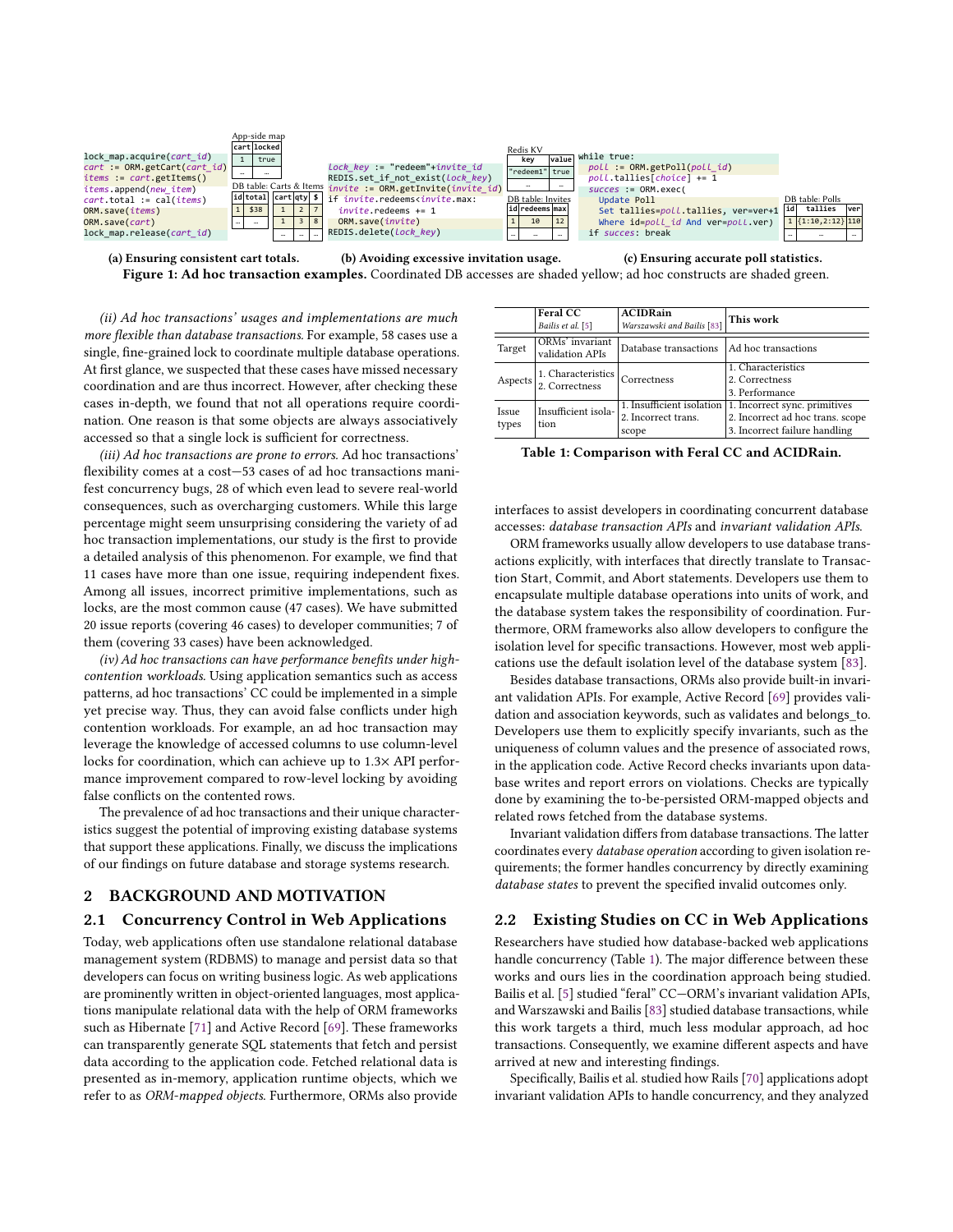<span id="page-2-0"></span>

| Application             | Category       | Language/ORM                 | <b>RDBMS</b> | <b>Stars</b> | Contri-<br>butors |
|-------------------------|----------------|------------------------------|--------------|--------------|-------------------|
| Discourse [12]          | Forum          | Ruby/Active Record   PG      |              | 33.8k        | 776               |
| Mastodon [75]           | Social network | Ruby/Active Record   PG      |              | 24.6k        | 644               |
| Spree [81]              | E-commerce     | Ruby/Active Record   PG, MY  |              | 11.4k        | 855               |
| Redmine <sup>[39]</sup> | Project mgmt.  | Ruby/Active Record PG, MY, + |              | 4.2k         | 8                 |
| Broadleaf [10]          | E-commerce     | Java/Hibernate               | $PG, MY, +$  | 1.5k         | 73                |
| SCM Suite [22]          | Supply chain   | Java/Hibernate               | PG. MY       | 1.5k         | 2                 |
| JumpServer [24]         | Access control | Python/Django                | $PG, MY, +$  | 16.8k        | 88                |
| Saleor [77]             | E-commerce     | Python/Django                | $PG. MY. +$  | 13.9k        | 181               |

Table 2: The applications corpus. The "RDBMS" column lists supported RDBMSs. "PG/MY/+" refers to PostgreSQL/MySQL/others.

the soundness of this approach. They have found that applicationlevel invariant validations are used much more often than database transactions. Furthermore, with the theory of invariant confluence [\[4\]](#page-13-0), they have found that the majority of the validations are sound, i.e., they preserve invariants even under concurrent execution using weak isolation levels such as Read Committed, while the remainders do not. Meanwhile, Warszawski and Bailis focused on the correctness of database transaction usages in web e-commerce applications. They analyzed SQL logs to identify non-serial API executions that potentially violate application invariants. By manually checking potential violations, they have identified 22 bugs caused by insufficient isolation levels and incorrect transaction scopes.

In contrast, we examine the characteristics ([§3\)](#page-3-0), correctness ([§4\)](#page-8-0), and performance ([§5\)](#page-9-0) of ad hoc transactions. We believe our results complement those of Bailis et al. in understanding application-level CC and may benefit Warszawski and Bailis's method as ad hoc transactions are composed of application-level constructs, which cannot be captured by SQL logs and thus cause false conflicts for their method [\[83,](#page-14-8) §3.2].

## 2.3 Ad Hoc Transactions in the Wild

Besides database transactions and ORM-provided invariant validation, we have observed a third CC approach in web applications—ad hoc transactions. Like database transactions, ad hoc transactions provide isolation semantics such as serializability to database operations. The difference is that ad hoc transactions coordinate operations with application code—it is the application developers, instead of database developers, who design and implement the CC. Both ORM's invariant validation APIs and ad hoc transactions operate at the application level. However, the difference lies in how they ensure correctness. The former looks at database states for invariant violation; the latter directly isolates concurrent database operations. For example, Figures [1a](#page-1-0) and [1b](#page-1-0) use locks to isolate conflicting operations, e.g., the concurrent reading and writing of the same cart. Similarly, Figure [1c](#page-1-0) uses version checks to detect conflicting changes and ensure read–modify–writes (RMWs) are atomic. In contrast, with ORM's invariant validation, these conflicting accesses can freely interleave; application invariants, such as the non-negativity of total fields, are checked only when data is written back to the RDBMS.

To understand ad hoc transactions' roles and criticality in web applications, we investigated 8 representative applications of 6 categories (Table [2\)](#page-2-0). They are the most popular web applications in

<span id="page-2-1"></span>

| App.             | Core APIs using ad hoc transactions          |       |  |
|------------------|----------------------------------------------|-------|--|
| <b>Discourse</b> | Posting, image upload, notification.         | 8/13  |  |
| Mastodon         | Posting, polls, messaging, viewing.          | 10/16 |  |
| Spree            | Check-out, cart modification.                | 10/10 |  |
| Redmine          | Issue tracking, metadata mgmt., attachments. | 6/9   |  |
| <b>Broadleaf</b> | Check-out, cart modification.                | 6/11  |  |
| <b>SCM</b> Suite | Account mgmt., merchandise info. tracking.   | 11/11 |  |
| JumpServer       | Granting privileges, asset updates.          | 5/5   |  |
| Saleor           | Check-out, payment, refund, stock mgmt.      | 15/16 |  |

Table 3: Ad hoc transactions are mainly used in core APIs.

|                                                                                                | Cases          |              | CC alg. |          |  |  |
|------------------------------------------------------------------------------------------------|----------------|--------------|---------|----------|--|--|
| App.                                                                                           | Total          | <b>Buggy</b> | Lock    | Valid.   |  |  |
| Discourse                                                                                      | 13             | 13           | 10      | 3        |  |  |
| Mastodon                                                                                       | 16             | 11           | 11      | 5        |  |  |
| Spree                                                                                          | 10             | 10           | 4       | 6        |  |  |
| Redmine                                                                                        | 9              |              | 6       | 3        |  |  |
| <b>Broadleaf</b>                                                                               | 11             | 7            | 5       | 6        |  |  |
| <b>SCM Suite</b>                                                                               | $11^{\dagger}$ | 8            | 8       | 3        |  |  |
| JumpServer                                                                                     | 5              | $\Omega$     | 5       | $\Omega$ |  |  |
| Saleor                                                                                         | 16             | 3            | 16      | 0        |  |  |
| Total                                                                                          | 91             | 53           | 65      | 26       |  |  |
| <sup>†</sup> CCM Suite concretes source and for different symplices from templates, only agone |                |              |         |          |  |  |

† SCM Suite generates source code for different suppliers from templates; only cases in templates are counted. In its (generated) demo, there are 167 cases.

Table 4: Statistics of identified ad hoc transactions. Buggy cases refer to those with correctness issues. All cases coordinate concurrency either with Locks or OCC-style Validations.

each category<sup>[1](#page-2-2)</sup> and developed in different languages with different ORM frameworks. For example, Broadleaf [\[10\]](#page-13-8) is the highest star-ed Java e-commerce application on GitHub and Spree [\[81\]](#page-14-10) is the most popular e-commerce application in Ruby. To locate ad hoc transactions, we first search the keywords such as "lock," "concurrency," and "consistency" in the codebase, the commit histories, and the issue trackers. Then, we manually identify coordination code that isolates database operations and the purpose of those operations.

FINDING 1. Every studied application uses ad hoc transactions. Among the 91 ad hoc transactions in total, 71 cases are considered critical to the web applications.

Table [3](#page-2-1) shows the study result on ad hoc transactions' criticality. For the e-commerce applications, we consider an ad hoc transaction critical if it resides in their core APIs such as check-out and add-cart to ensure safe shopping. For example, an ad hoc transaction may coordinate the reading and writing coupon data to avoid coupon overuse. Among the three popular e-commerce applications, Broadleaf [\[10\]](#page-13-8), Spree [\[81\]](#page-14-10), and Saleor [\[77\]](#page-14-11), there are 37 ad hoc transactions in total, and 31 of them are critical. Specifically, 13 cases ensure that orders are accepted only when the stock quantity is sufficient, and 5 avoid inconsistent capture of payment. Interestingly, all these applications have ad hoc transactions to ensure sufficient stock quantity and coupon validity. Core APIs of other applications are listed in Table [3.](#page-2-1)

Considering their importance in web applications, we further investigate ad hoc transactions to answer the following questions.

- How are ad hoc transactions constructed among applications?
- Can ad hoc transactions always ensure the correct semantics?
- How is ad hoc transactions' performance, especially in comparison with database transactions?

<span id="page-2-2"></span><sup>&</sup>lt;sup>1</sup>Redmine [\[39\]](#page-13-11) is the second popular project management application now. Its popularity has waned since we picked it as the investigation target.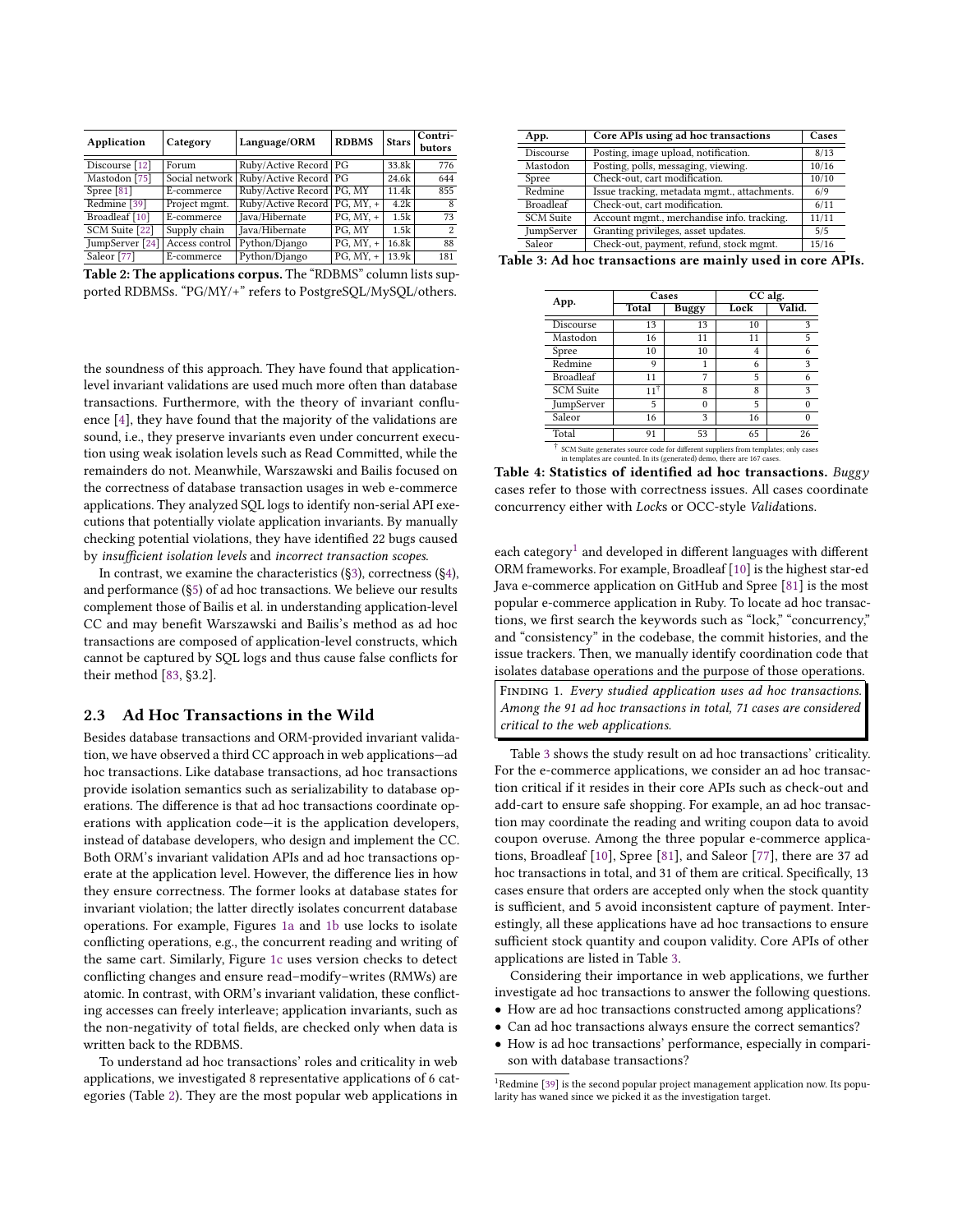# <span id="page-3-0"></span>3 CHARACTERISTICS OF AD HOC TRANSACTIONS

We have carefully studied the 91 identified ad hoc transaction cases. An interesting but not surprising finding is that, even though developers implement ad hoc transactions in various ways, these cases can still be classified into pessimistic ad hoc transactions (65/91) and optimistic ad hoc transactions (26/91). In pessimistic cases, developers explicitly use locks to block conflicting database operations in ad hoc transactions. This method is similar to two-phase locking (2PL) and its variants commonly used by existing database systems [\[23,](#page-13-14) [26,](#page-13-15) [28,](#page-13-16) [37,](#page-13-17) [41,](#page-13-18) [50,](#page-14-12) [52,](#page-14-13) [73\]](#page-14-14). Unlike database transactions, pessimistic ad hoc transactions' locking primitives are usually implemented from scratch by application developers (e.g., Figures [1a](#page-1-0) and [1b\)](#page-1-0) or provided by other systems (see [§3.2\)](#page-4-0). Meanwhile, optimistic ad hoc transactions execute operations aggressively and validate the execution result before writing updates back to the database system (Figure [1c\)](#page-1-0). This approach is similar to OCC and its variants used in existing database systems [\[35,](#page-13-19) [36,](#page-13-20) [38,](#page-13-21) [53,](#page-14-2) [72,](#page-14-15) [82\]](#page-14-4).

Though ad hoc transactions can be straightforwardly categorized as either pessimistic or optimistic, they are nonetheless notably different in terms of usages and implementations. Specifically, (i) how do ad hoc transactions blend in with and coordinate business logic? (ii) how is their CC designed and implemented? (iii) what are their coordination granularities? (iv) how do they handle failures? With these questions in mind, we examine ad hoc transactions and compare them with database transactions to gain further insights. For the comparison, we considered database transactions from MySQL 8.0.25 and PostgreSQL 13.5, the two most popular opensource RDBMSs [\[17\]](#page-13-22) compatible with the applications (Table [2\)](#page-2-0).

# <span id="page-3-3"></span>3.1 What Do Ad Hoc Transactions Coordinate?

In writing ad hoc transactions, developers explicitly place ad hoc coordination constructs among the business logic. This approach gives them the flexibility of choosing which and how operations are coordinated, enabling partial coordination, cross–HTTP request coordination, and coordination with non-database operations.

FINDING 2. Among the 91 ad hoc transactions studied, 22 only coordinate a portion of database operations in their scopes, and 10 coordinate operations across multiple requests. Besides, 8 cases coordinate database operations along with non-database operations.

<span id="page-3-1"></span>3.1.1 All Database Operations vs. Specific Database Operations. As ad hoc transactions' coordination is explicitly written by application developers, developers can coordinate only specific database operations instead of all operations in the transaction scope. Consider the following example from the Spree e-commerce application [\[81\]](#page-14-10).

- <sup>5</sup> sku.quantity -= requested
- // the followig statements are auto-generated by ORM.save(sku)
- **TRANSACTION START**
- UPDATE SKUs SET quantity=sku.quantity WHERE id=sku.id
- 9 UPDATE Products SET updated at=now() WHERE id=sku.product id 10  $category$   $ids :=$  SELECT category id
- 
- <sup>11</sup> From Categories Join ProductCategories Using category\_id 12 WHERE product\_id=sku.product\_id
- 13 UPDATE Categories SET updated\_at=now() WHERE id In category\_ids
- <sup>14</sup> Transaction Commit
- 15 unlock(sku id)

This transaction processes customer orders. It first fetches the stockkeeping unit (SKU) data from the SKUs table, checks and updates the SKU's stock quantity, then persists changes to the database system by invoking the ORM.save() method. ORM.save() automatically starts a database transaction, within which it issues three updates and one query (line [8–13\)](#page-3-1). This transaction is running in the RDBMS' default isolation level<sup>[2](#page-3-2)</sup>. The first update changes the quantity in the SKUs table, and other updates refresh the update\_at timestamps of corresponding Products and Categories rows. Categories rows are identified by querying the ProductCategories table, which encodes the many-to-many relationship between products and categories. In this example, the only critical operations are those over SKUs (lines [3](#page-3-1) and [8\)](#page-3-1). Therefore, developers explicitly lock over sku\_id in their ad hoc transaction implementation. Other operations such as product and category updates (lines [9](#page-3-1) and [13\)](#page-3-1) require no coordination but are still in the lock scope, as the application-level ORM.save() call automatically generates them.

In this example, replacing the lock()/unlock() primitives with Transaction Start/Commit may worsen performance, as all the updates will be performed under the same isolation level. Consider MySQL, one of Spree's supported RDBMSs (Table [2\)](#page-2-0). Serializable isolation must be used since all MySQL's non-Serializable isolation levels will introduce lost updates due to the RMW operations over SKUs [\[48,](#page-14-16) §7.3.3.3]. Unfortunately, two Serializable transactions would deadlock when they attempt upgrading to writer locks at line [13](#page-3-1) after acquiring reader locks on the same Categories row at line [10.](#page-3-1) However, with ad hoc transactions, only the critical SKU operations are serialized, and Categories accesses are executed in MySQL's default isolation level, Repeatable Read, which does not acquire reader locks [\[57,](#page-14-17) §15.7.2.3].

Besides MySQL, other database systems might also have similar issues. Consider using PostgreSQL to back Spree, where Repeatable Read is the weakest available isolation level that avoids lost updates on SKUs in this example. PostgreSQL implements Snapshot Isolation for Repeatable Read. When concurrent transactions update different SKUs but the same Categories row and cause write–write conflicts, PostgreSQL will abort transactions according to Snapshot Isolation's first-committer-wins property [\[9\]](#page-13-23). In contrast, ad hoc transactions' ORM-generated Categories accesses are executed under PostgreSQL's default isolation level, Repeatable Read, where conflict writes will not cause aborts [\[33,](#page-13-24) §13.2.2].

Ideally, developers should exclude these timestamp updates from the scope of database transactions or switch the isolation level with database interfaces [\[47\]](#page-14-18). However, neither could be applied to the above example, as the ORM hides the generation of such database operations. 22 ad hoc transactions coordinate only a portion of the database operations in the transaction scope. The other operations require no coordination but are located in the transaction scope as

<sup>1</sup> in: sku\_id, requested

 $2$  lock(sku\_id)

<sup>3</sup> sku := Select \* From SKUs Where id=sku\_id

<sup>4</sup> if sku.quantity >= requested:

<span id="page-3-2"></span><sup>2</sup>MySQL defaults to Repeatable Read; PostgreSQL defaults to Read Committed.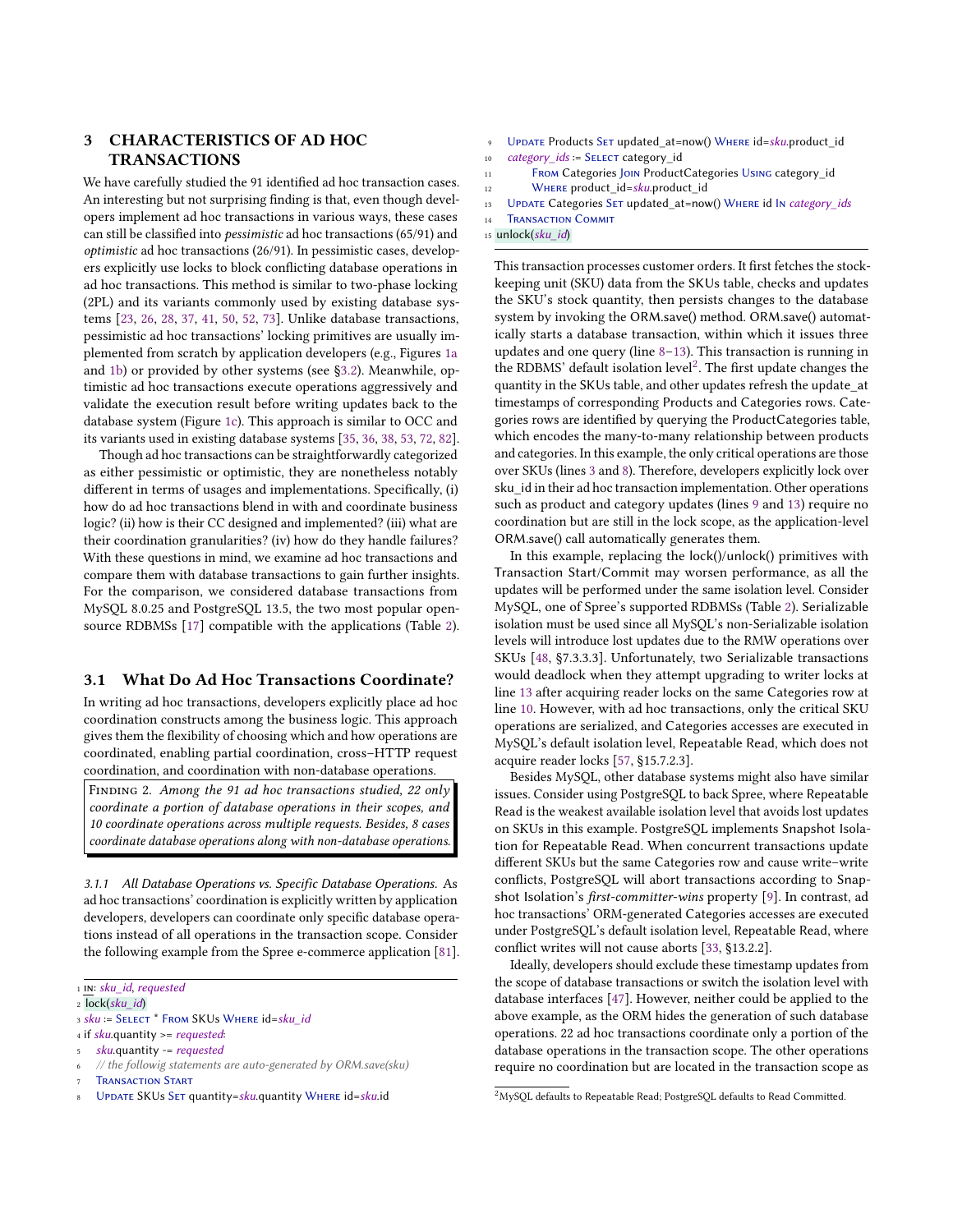they are either automatically generated by the ORM or needed by critical operations. However, it is difficult for the database transaction to provide such flexibility.

<span id="page-4-1"></span>3.1.2 Individual Requests vs. Multiple Requests. It is a performance anti-pattern for database transactions to span multiple HTTP requests, introducing long-lived transactions (LLTs). However, 10 ad hoc transactions coordinate database operations across multiple requests. Below is an example derived from the Discourse forum application [\[12\]](#page-13-9) of editing a post that spans two user requests. The user fetches the post content for local editing in the first request. Then, the user's edits are applied in the second request. This ad hoc transaction ensures that other concurrent edits do not overwrite the content read by the first request when editing the post.

- 1 REQUEST  $1$  // fetch a post & increment view count
- <sup>2</sup> in: post\_id



- post := SELECT \* FROM Posts WHERE id=post\_id
- response render(post)  $//$  this response includes the version
- <sup>6</sup> Request 2: // detect interruptions & apply user updates
- <sup>7</sup> in: post\_id, new\_content, prev\_ver
- $lock(post_id)$
- current := SELECT \* FROM Posts WHERE id=post\_id
- 10 if current.ver!=prev\_ver: unlock(post\_id); response FAILURE
- 11 UPDATE Posts SET content=new content, ver=ver+1 WHERE id=post\_id
- 12 unlock(post\_id); response SUCCESS

Specifically, developers use an optimistic ad hoc transaction to ensure the consistency of the post content. They associate a version with each post to track updates. Before updating a post, the ad hoc transaction checks the consistency (i.e., not overwritten) by validating the version. Furthermore, it needs to use a lock to ensure the validate-and-commit atomicity. If the validation fails, the current request handler will not update the content, thus avoiding overwriting others' changes. However, the view count increment in the previous request handler cannot be rolled back. Normally, web applications choose optimistic coordination instead of pessimistic coordination to coordinate multiple requests to avoid long blocking.

Extensions to database transactions were proposed for LLTs, such as Sagas [\[25\]](#page-13-4) and savepoints [\[29,](#page-13-25) [51\]](#page-14-19). They usually provide (potentially unnecessarily) stronger semantics than what ad hoc transactions provide here. To use Sagas, developers have to decompose an LLT into subtransactions accompanied with compensation transactions. When any subtransaction aborts, compensation transactions of prior-committed subtransactions will be invoked, negating their effects as if the LLT has never been executed. This semantic is different from the ad hoc transaction across multiple requests. The above ad hoc transaction only aborts the request handler that detects conflicts. Alternatively, developers can set savepoints after handling each request when coordinating multi-request user interactions with conventional, long-lived database transactions. When the application detects an error (except for fatal errors such as deadlocks), it can explicitly roll back the transaction state to previously set savepoints instead of aborting the entire LLT. However, in some RDBMSs such as MySQL, LLTs block all other conflicting transactions until it commits, i.e., finishing the last request. For the above example, concurrent transactions which update view\_cnt in

the Posts table will be unnecessarily blocked. Furthermore, data written by previous requests in LLT could be lost if the application server fails midway.

<span id="page-4-2"></span>3.1.3 Database Operation vs. Non-Database Operations. The flexibility of ad hoc transactions is also reflected in coordinating nondatabase operations. A web application may use several storage systems to persist its data. Thus, it needs to ensure data consistency across different systems. There are 8 cases of ad hoc transactions that coordinate both database operations and non-database operations, such as operations over in-memory shared variables, local file systems, and remote object/key–value (KV) stores. Consider the following example simplified from the timeline feature of the Mastodon social network application [\[75\]](#page-14-6).

- 1 CREATE POST
- <sup>2</sup> in: follower\_id, post\_id, content
- $lock(post$  id)
- INSERT INTO Posts VALUE (post\_id, content)
- REDIS.add\_to\_set("timeline"+follower\_id, post\_id)
- unlock(post\_id)
- <sup>7</sup> Delete Post
- IN: follower\_id, post\_id
- lock(post\_id)
- 
- <sup>10</sup> REDIS.delete\_from\_set("timeline"+follower\_id, post\_id) 11 DELETE FROM Posts WHERE id=post\_id
- 
- 12 unlock(post\_id)

It uses a Redis KV store and an RDBMS as its backend storage. Redis holds the IDs of posts shown on each user's timeline, while the concrete post contents are resident in the RDBMS. To ensure correctness, Mastodon must guarantee the consistency between the post contents in the RDBMS and the post IDs in Redis. Specifically, the post IDs in Redis should always refer to post contents in the RDBMS, which can not be achieved solely with database transactions. Thus, developers implement ad hoc transactions to coordinate these operations. Note that only the post is locked in this example because the operations over Redis timelines commute.

In general, when the business logic requires data from multiple storage systems (including multiple RDBMSs) to stay consistent, the alternative option is to use distributed transactions, such as WS-TX [\[54,](#page-14-20) [55\]](#page-14-21) or XA transactions [\[86\]](#page-14-22). However, storage systems rarely support such distributed transaction protocols, which necessitate ad hoc transactions. Dey et al. [\[18,](#page-13-26) [19\]](#page-13-27) designed a protocol, Cherry Garcia, providing ACID transactions over multiple KV stores at the application level. In addition to a KV interface, it poses further requirements on KV stores, such as the ability to set user-defined metadata. Therefore, Cherry Garcia cannot directly replace ad hoc transactions since other accessed storage systems do not necessarily meet these requirements.

## <span id="page-4-0"></span>3.2 How Is The Coordination Implemented?

Developers need to manually coordinate ad hoc transactions, including locking (for pessimistic cases) and validation (for optimistic cases). However, the locking primitives and validation procedures usually have different implementations.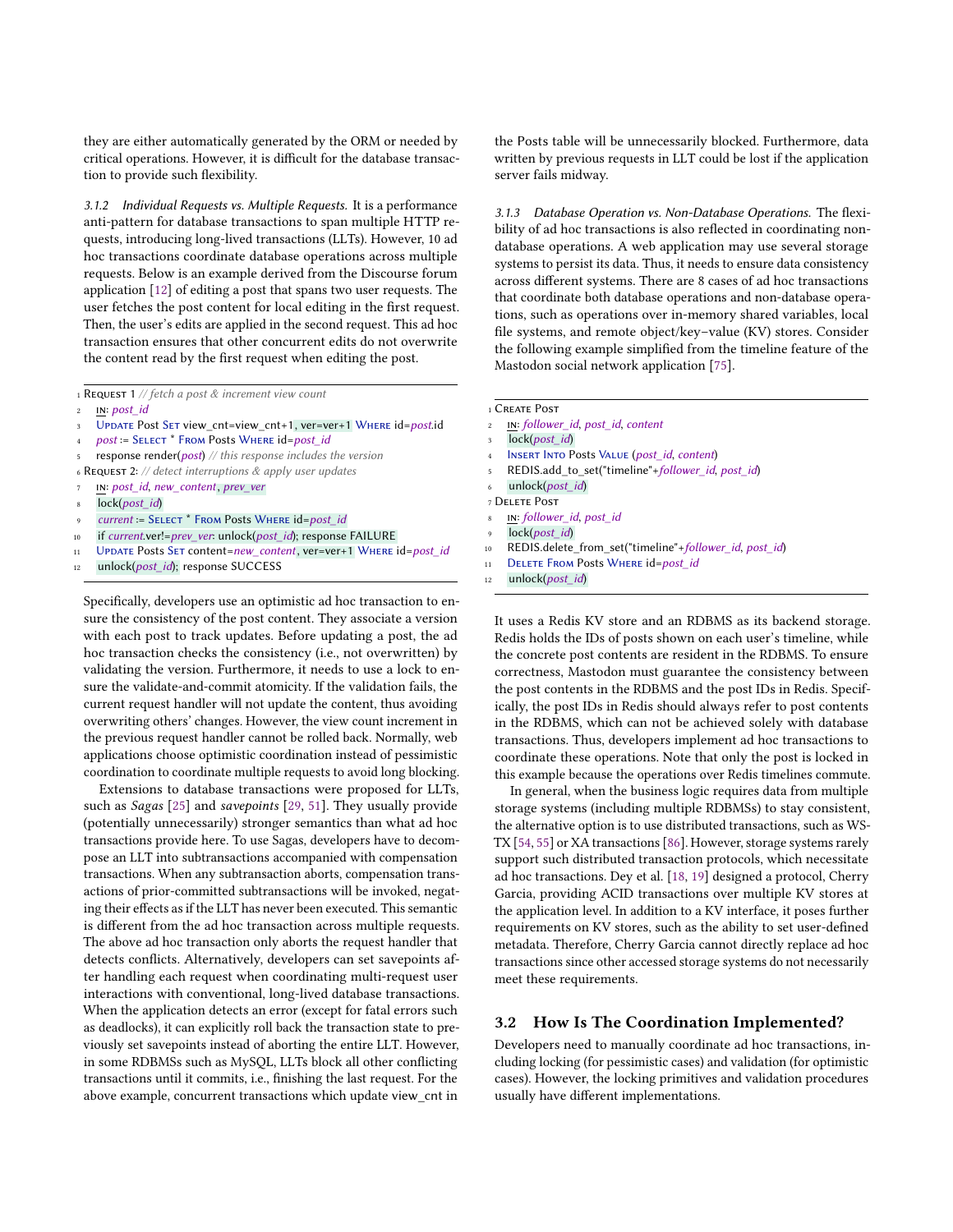FINDING 3. There are 7 different lock implementations and 2 validation implementations among the 8 applications we studied. Except for Broadleaf, developers consistently use the same lock/validation implementation in individual applications.

<span id="page-5-1"></span>3.2.1 Existing Systems' Locks vs. Hand-Crafted Locks. All 8 studied applications have lock-based pessimistic ad hoc transactions. They usually use a single locking primitive implementation, provided by either existing systems or developers themselves.

Four applications directly use the locking primitives provided by the database systems or languages runtimes. Specifically, Spree [\[81\]](#page-14-10), Saleor [\[77\]](#page-14-11), and Redmine [\[39\]](#page-13-11) use the database Select For Update statements, while SCM Suite [\[22\]](#page-13-12) implements ad hoc transactions based on the Java synchronized keyword. Most commercial databases accept Select For Update statements, which atomically fetch target rows and acquire corresponding writer locks. The lock will be released when the currently active transaction ends.

1 IN: item\_id

<sup>2</sup> Transaction Start

- 4 stock := SELECT \* FROM Stocks WHERE id=alloc.stock\_id FOR UPDATE
- 5 if alloc.qty > stock.qty: TRANSACTION ABORT
- <sup>6</sup> else:
- UPDATE Allocations SET qty=0 WHERE id=alloc.id
- UPDATE Stocks SET qty=qty-alloc.qty WHERE id=stock.id

**TRANSACTION COMMIT** 

The above example is simplified from the Saleor e-commerce application [\[77\]](#page-14-11), where developers acquire database locks on the stock and the stock allocation with Select For Update. The lock is released after the stock's sufficiency is checked and the allocation is applied. Thus, ad hoc transactions must enclose the critical section in a database transaction to use the database locks. However, this database transaction could be configured with a weak isolation level such as Read Committed.

Three other applications, Discourse [\[12\]](#page-13-9), Mastodon [\[75\]](#page-14-6), and JumpServer [\[24\]](#page-13-13), have locks implemented from scratch. Interestingly, they all store lock information, including lock keys and status (locked/unlocked), in the Redis KV store. However, their implementation details are different. As shown in Figure [1b,](#page-1-0) Mastodon developers use the Redis SETNX (short for SET if Not eXists) command to insert an entry for the requested lock. Similar to the Compare and Swap (CAS) instruction, this command succeeds only if no entry with the same key exists. In contrast, Discourse developers use a combination of WATCH, GET, MULTI, and SET commands to optimistically ensure the atomicity of checking existing locks and setting new locks.<sup>[3](#page-5-0)</sup> As a result, Discourse's Redis lock requires six additional round trips compared to Mastodon's, which only needs one [\[63\]](#page-14-23). Saleor uses SETNX to implement locks as Mastodon; it also adds a re-entrant feature, allowing locks to be acquired by the same thread multiple times.

Broadleaf [\[10\]](#page-13-8) is the only application using both home-grown lock implementations and existing systems' primitives—the Java synchronized keyword. More interestingly, it has three home-grown implementations: one uses a separate database table to store lock information similar to those Redis-based locks; the other two use inmemory maps for lock information. The latter two implementations differ in the specific maps used: one directly uses a concurrent map from the standard library, ConcurrentHashMap; the other uses a customized ConcurrentHashMap where developers added a least recently used (LRU) eviction policy to remove excessive lock entries. We find no clear evidence that these different implementations serve different purposes. However, we do find that different developers have introduced these implementations.

3.2.2 ORM-Assisted Validation vs. Hand-Crafted Validation. 6 out of 8 studied applications have validation-based optimistic ad hoc transactions. Their validation procedures are either provided by the ORM framework or developers themselves.

There are 4 applications that use ORM-provided validation procedures via framework-specific interfaces. For example, Active Record recognizes columns named lock\_version and uses them to store versions for individual rows. Upon each update, as shown in Figure [1c,](#page-1-0) Active Record automatically adds version checking to the Where clause and increment version along with user-initiated updates, ensuring the atomicity between validation and commit.

When using hand-crafted validation procedures, developers must ensure the atomicity between validation and commit. As shown in the listing from [§3.1.2,](#page-4-1) additional locks are employed for this purpose. All validation procedures in Discourse's and SCM Suite's optimistic ad hoc transactions are manually implemented. Broadleaf uses both implementations, introduced by different developers.

Primitive implementations vary across different applications and even in the same application. However, we did not find any obvious reason for developers preferring one particular implementation over others. We relate different implementations with different correctness issues in [§4](#page-8-0) and also compare their performance in [§5.](#page-9-0)

#### <span id="page-5-2"></span>3.3 What Are The Coordination Granularities?

Developers often have a deep understanding of applications that enables them to customize the coordination granularity. Intuitively, one might think of finer-grained coordination than database transactions. For example, an ad hoc transaction can coordinate at the column level and only focus on the accesses to specific columns since developers have the precise knowledge of which columns are needed by the business logic. This can reduce false conflicts caused by row-based coordination [\[30\]](#page-13-28). However, ad hoc transactions also employ coarser-grained coordination than database transactions. Specifically, ad hoc transactions often group multiple accesses together and coordinate them with a single lock. This can largely reduce ad hoc transactions' CC complexity and avoid deadlocks.

FINDING 4. Among the 91 studied ad hoc transactions, 14 cases perform fine-grained coordination such as column-based coordination, while 58 cases perform coarse-grained operations, i.e., using a single lock to coordinate multiple operations. 9 cases implement both types of coordination for different accesses.

<span id="page-5-3"></span>3.3.1 Single Access vs. Multiple Accesses. Lock in ad hoc transactions could coordinate arbitrary database accesses. According to our study, 58 ad hoc transactions that use one lock to coordinate

<sup>3</sup> alloc := SELECT \* FROM Allocations WHERE item id=item id FOR UPDATE

<span id="page-5-0"></span><sup>&</sup>lt;sup>3</sup>WATCH adds a key, even if it does not exist in Redis yet, to a watch set, and MULTI detects if any change has taken place ever since for keys in the watch set.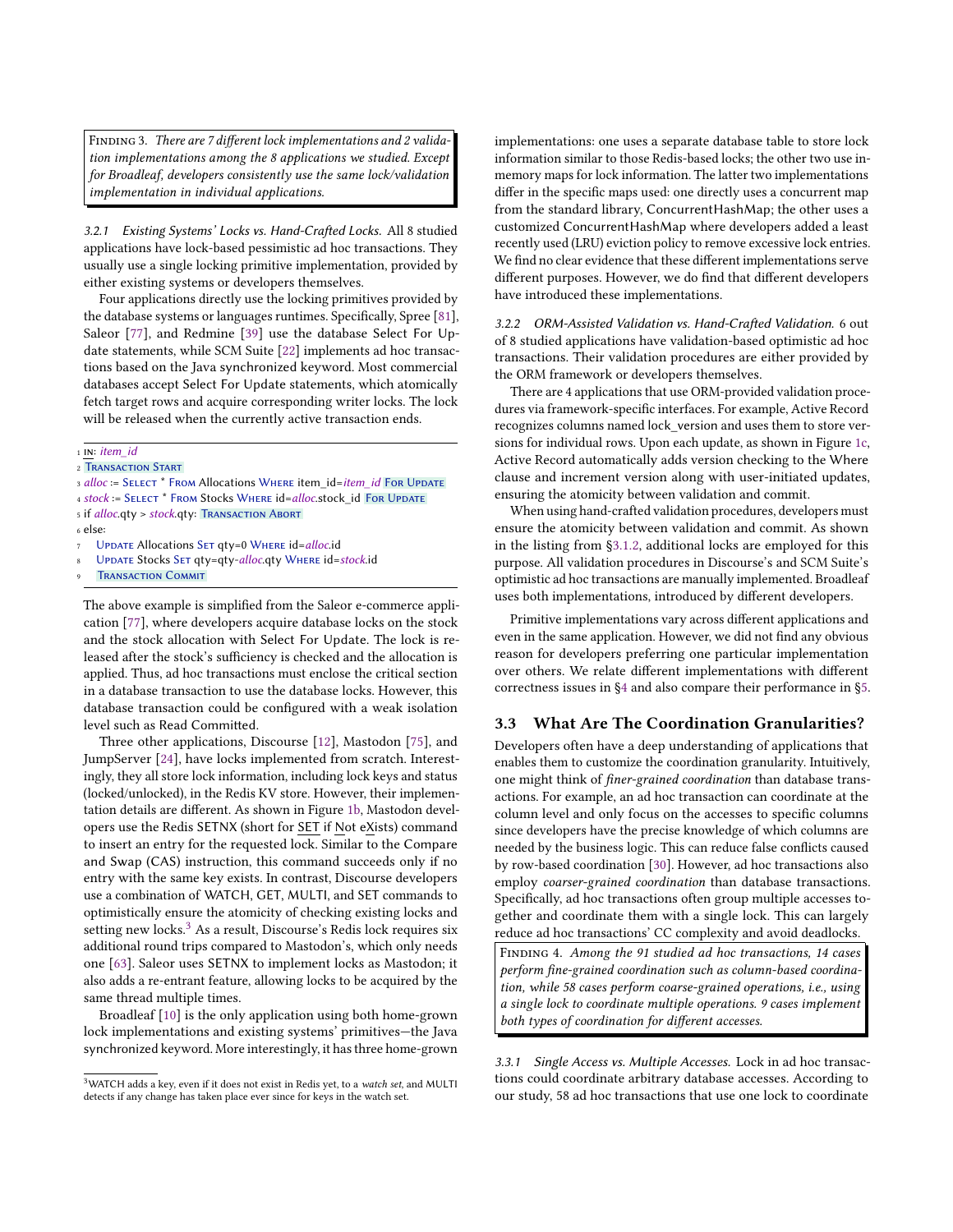multiple database accesses. This is because the developers usually could identify the following two access patterns.

Associated Accesses. Given two database rows,  $r_1$  and  $r_2$ , if accesses to  $r_2$  always happen in a transaction that also accesses  $r_1$ , we say  $r_2$  is associatively accessed with  $r_1$  and refer to this access pattern as the associated access pattern. Access to rows associated with a one-to-many relationship, such as an is-part-of relationship, often follows this pattern. Consider the example in Broadleaf [\[10\]](#page-13-8), shown in Figure [1a.](#page-1-0) A cart is represented as one Carts row and several Items rows. When a user modifies the cart, the transaction will associatively access these rows. The associated access pattern provides an opportunity of replacing multiple locks (e.g., row locks) with one lock that coordinates these accesses. In the above example, developers use a single cart lock to coordinate accesses to both tables, Carts and Items. This lock explicitly serializes conflicting transactions up front, thus avoiding potential aborts when using database transactions. In PostgreSQL, the Carts update in one transaction aborts all conflicting transactions that happen before the update due to write–write conflicts. In MySQL, both the Carts update and the Items insert can form deadlocks, as both tables might be locked in shared mode by other transactions.

There are about 37 ad hoc transactions that leverage the associated access pattern. For all the cases we studied, the associated rows are connected by either one-to-many or one-to-one relationships. We find that these one-to-many relationships stem from the application-specific data modeling that reflects the business semantics, such as the relationship between carts and items in the above example. Meanwhile, these one-to-one relationships come from inheritance. For example, Broadleaf uses a Bundled\_Items table to store data for items that represent sale bundles. When querying one bundle item, two database operations are issued to the Items and Bundled\_Items tables. It should be noted that inheritance can be implemented differently and does not necessarily introduce associated accesses, e.g., by merging both Items and Bundled\_Items tables into one monolithic table [\[49,](#page-14-24) §2.11].

Read–Modify–Writes (RMWs). RMW means that a transaction first queries the data from the database system, then makes modification accordingly, and finally persist the modification back to the database system. In a 2PL system without sufficient deadlock prevention mechanisms, such as MySQL, there can be a deadlock if two concurrent transactions perform the RMW on the same row. Assuming both transactions use Serializable isolation, if they both have successfully acquired reader locks, then their updates block each other, causing deadlocks. Note that MySQL's non-Serializable isolation levels does not prevent lost updates [\[48,](#page-14-16) §7.3.3.3], which necessitate the use of Serializable. Consider the example shown in Figure [1b,](#page-1-0) in the forum application Discourse [\[12\]](#page-13-9), RMW operations are issued when creating a new account via invitations. The invitation is first read from the RDBMS. After checking its validity, it gets updated and written back to the RDBMS. If two users concurrently use one invitation to join the forum, a deadlock can easily appear, making both users unable to succeed.

To mitigate this, developers craft ad hoc transactions to acquire exclusive locks before the first reads, avoiding possible deadlocks. 56 out of 91 cases leverage the RMW access pattern. Among them, 35 cases also utilize the associated access pattern.

Discussion. Reducing the number of locks simplifies the implementation and avoids potential deadlocks. However, such optimizations can rarely be used in database systems because they highly rely on application semantics. One might think of using static analysis to identify those special patterns. But this is not trivial, especially for detecting the associated access pattern. This is because one needs to analyze every line of code to ensure those accesses are always together, and web applications usually have a large codebase. For instance, our studied application has 160.4 k lines of code on average. Besides, most applications use ORMs to hide the database access details, making the analysis more challenging.

<span id="page-6-3"></span>3.3.2 Fine-Grained vs. Coarse-Grained. Coordinating at a finer granularity than existing database systems has an obvious advantage is avoiding false conflicts. We find ad hoc transactions' finegrained coordination are either based on columns or predicates.

<span id="page-6-0"></span>Columns-Based vs. Row-Based. Fields of ORM-mapped objects correspond to database columns. Developers could coordinate database accesses at the column granularity if they know which fields are used. For example, in the forum application Discourse [\[12\]](#page-13-9), two transactions, create-post and toggle-answer, will issue the following database operations accessing the Topics table.

#### 1 CREATE POST

- IN: topic\_id, content
- $lock("create post" + topic id)$
- next\_post\_id := SELECT max\_post FROM Topics WHERE id=topic\_id
- INSERT INTO Posts VALUE (next\_post\_id, content, topic\_id)
- UPDATE Topics SET max\_post=max\_post+1 WHERE id=topic\_id
- unlock("create\_post"+topic\_id)
- <sup>8</sup> Toggle Answer
- <sup>9</sup> in: topic\_id, post\_id
- <sup>10</sup> lock("toggle\_answer"+topic\_id)
- 11 UPDATE Posts SET is\_answer=true WHERE id=post\_id
- 12 UPDATE Topics SET answer=post\_id WHERE id=topic\_id
- <sup>13</sup> unlock("toggle\_answer"+topic\_id)

line [6](#page-6-0) increments the max\_post field; line [12](#page-6-0) sets the answer field. Though these operations have no column-level conflicts, if they access the same row, an RDBMS using row locks cannot execute them in parallel. Therefore, instead of using database transactions, Discourse developers implement two lock namespaces for these two transactions so that locks coordinating line [6](#page-6-0) will not interfere with locks for line [12.](#page-6-0)<sup>[4](#page-6-1)</sup>

Optimistic ad hoc transactions can also benefit from columnbased coordination—they only need to validate whether specific column values have been updated. The following shows a more accurate representation of the edit-post transaction in Discourse [\[12\]](#page-13-9), which we previously discussed in [§3.1.2.](#page-4-1)<sup>[5](#page-6-2)</sup>

- <sup>1</sup> in: post\_id, new\_content, old\_content
- 2 lock(post\_id)
- 3 current := SELECT \* FROM Posts WHERE id=post\_id
- 4 if current.content!=old\_content: unlock(post\_id); response FAILURE
- <sup>5</sup> Update Posts Set content=new\_content Where id=post\_id
- 6 unlock(post\_id); response SUCCESS

<span id="page-6-2"></span><span id="page-6-1"></span><sup>&</sup>lt;sup>4</sup>Nevertheless, RDBMS still executes line [6](#page-6-0) and line [12](#page-6-0) serially to avoid data corruption. <sup>5</sup>However, the version column still exists for use in other APIs.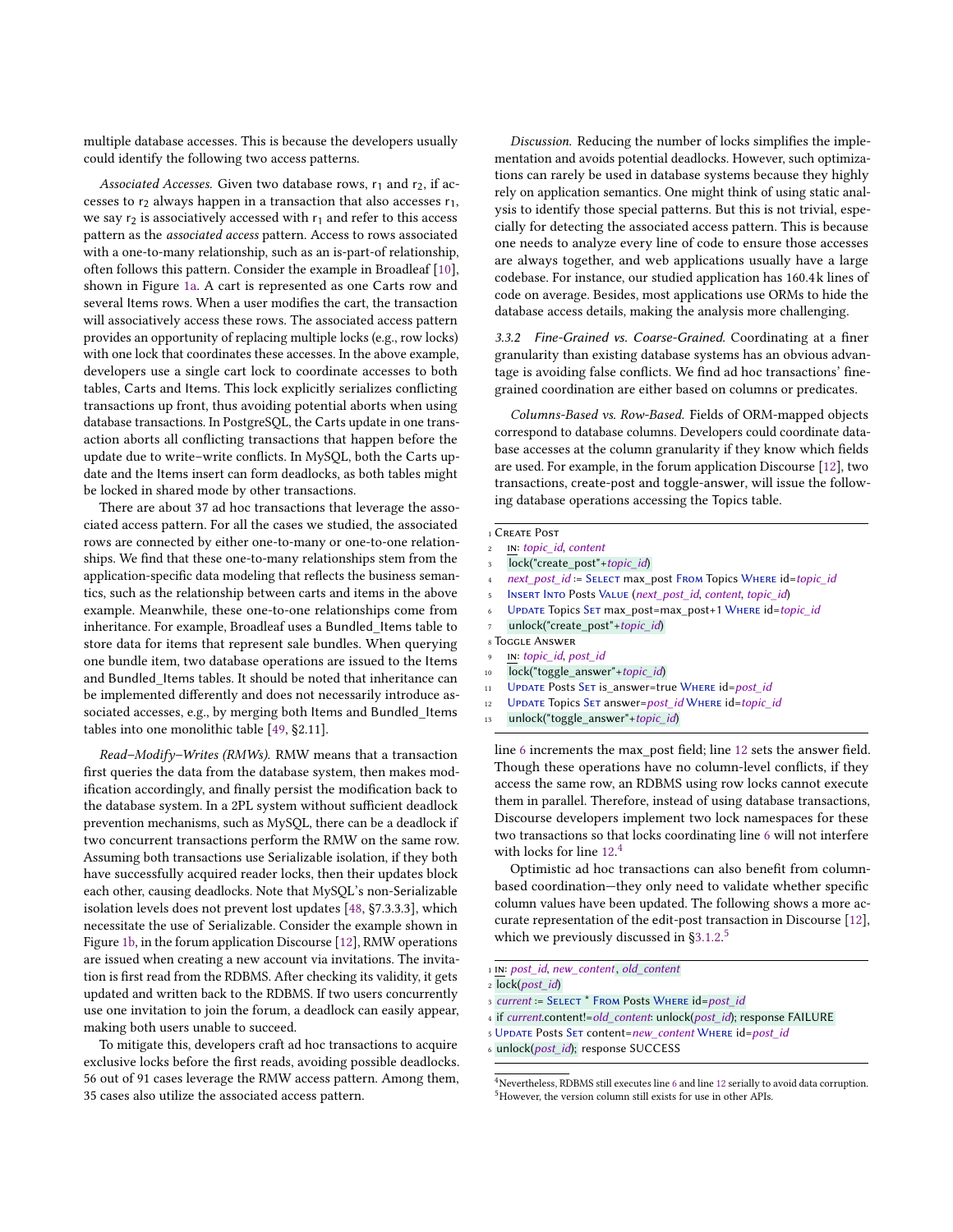It performs value-based validation on the updated content column to detect concurrent changes. Any concurrent update to other columns, including view\_cnt increments, will not interfere with content updates. Overall, 5 ad hoc transactions where developers use column-level coordination to unleash potential parallelism.

<span id="page-7-0"></span>Gap vs. Predicate. Knowing the search conditions, developers can use the precise predicate for coordination. This can avoid false conflicts caused by the gap lock used in the major RDBMSs [\[44,](#page-14-25) [50,](#page-14-12) [52\]](#page-14-13), including MySQL and PostgreSQL. For example, in the Spree [\[81\]](#page-14-10) e-commerce application, RDBMSs might concurrently execute the following code with order\_id of 10 and 11 corresponding to two orders created by transaction Txn 1 and Txn 2, respectively.

<sup>4</sup> if pays is empty:

<sup>6</sup> unlock(order\_id=o\_id)

In Txn 1, line [3](#page-7-0) checks if any payment row exists for the order identified by order\_id=10. Since an order can have many payments (to allow mixed payment methods), the order\_id index of the Payments table is non-unique. Suppose that it currently indexes values 9 and 12. Executing line [3](#page-7-0) of Txn 1 causes the RDBMS to acquire a gap lock on the index interval (9, 12), blocking concurrent inserts to this range so that re-executing line [3](#page-7-0) can obtain repeatable results. Meanwhile, line [5](#page-7-0) in Txn 2 inserts a new payment row for another order whose order\_id equals 11. Though this insert does not interfere with Txn 1's line [3,](#page-7-0) it would nevertheless be blocked by the gap lock. To make matters worse, this situation can be commonplace in e-commerce applications. Check-out operations are usually performed on newly created orders, which have the largest order\_ids. Such operations would content on one common interval—the one starting from the latest paid order's order\_id to infinity—and therefore block each other. We consider these locks a variant of predicate locks [\[23,](#page-13-14) [37\]](#page-13-17), as they use predicate information of accesses (i.e., the order\_id values) to achieve precise mutual exclusion without false conflicts. Among the 91 cases we studied, 10 cases implement predicate locking for accurate coordination, all based on equality predicates; 1 case implements both column-based coordination and predicate-based coordination. Predicate locking can be achieved with a concurrent hash table tracking locked values for simple equality predicates. Since developers understand web applications' accesses better than RDBMSs, it is more practical for them to derive a customized predicate locking scheme than for RDBMSs to provide general predicate locking.

Discussion. Both predicate locking and column-level locking introduce performance costs to database systems. For complex predicates, the performance advantage of ad hoc transactions might diminish due to the cost of deciding predicate compatibility. The cost grows with the generality of supported predicates, and expensive satisfiability modulo theories (SMT) solvers would be ultimately required. For example, to support range predicates, an intuitive method is to store all active ranges in an interval tree. In this case, ad hoc transaction performance would depend on the performance

and scalability of the underlying tree structures, to obtain which require significant effort [\[45\]](#page-14-26). For column-level locks, the main cost is space usage, as each column requires a lock.

# 3.4 How Are Failures Handled?

Similar to database transactions, ad hoc transactions also need to handle failures caused by deadlocks, failed validation, database failure, and web server crashes.

FINDING 5. All pessimistic ad hoc transactions do not encounter deadlocks as they all acquire locks in the same order. Most optimistic ad hoc transactions (19 out of 26 cases) directly return an error to the user on failed validation.

<span id="page-7-1"></span>3.4.1 Automated Rollback vs. Manual Rollback. We first consider failures without any crashes. These failures are usually caused by deadlocks or validation failures. Each pessimistic ad hoc transaction either uses a single lock (52/65) or acquires locks in a consistent order (13/65). Thus, none of them needs to handle deadlock at runtime. As for optimistic ad hoc transactions, 19 cases directly return an error to end users on validation failures without persisting any update. In other cases, non-critical updates are issued before the validation phases, which requires rollbacks upon validation failures. Optimistic ad hoc transactions either use certain rollback methods to negate the effect of updates or use repair techniques to "roll forward" and commit changes, as discussed below.

Rollback methods in ad hoc transactions are either based on (i) database transactions' atomicity property or (2) hand-crafted rollback procedures. There is 1 case using the former method. It uses a database transaction with Read Committed isolation to enclose update and validation statements. A user-initiated abort is issued to terminate the database transaction and roll back updates if the validation fails. Meanwhile, 2 cases are equipped with manually written rollback procedures. These procedures are triggered by validation failures and will undo persisted updates.

Meanwhile, 4 cases choose to repair the inconsistent values instead of rolling back on conflicts. This idea relies on developers' knowledge of program dependency and is similar to the transaction repair optimizations [\[16,](#page-13-2) [84\]](#page-14-5). Consider the following example taken from the Discourse [\[12\]](#page-13-9) forum application, a periodic background task that shrinks large images in posts.

- new := replace(original, shrunken, post.content)
- <sup>6</sup> success := Update Posts
	- SET content=new, img\_id=shrunken.id, ver=ver+1
- 8 WHERE id=post.id, ver=post.ver
- <sup>9</sup> if success: break
- 10 post := SELECT \* FROM Posts WHERE id=post.id

Since multiple posts can use the same image, this transaction may conflict with a user-initiated post edit, which only modifies a single post. In such cases, an RDBMS may abort the transaction and rollback work done for other unaffected posts, and the application

 $1 \text{ IN: } o\_id$ , ...

 $2$  lock(order\_id= $o_id$ )

 $3$  pays := SELECT \* FROM Payments WHERE order  $id=0$  id

<sup>5</sup> INSERT INTO Payments VALUE (o\_id, ..)

<sup>1</sup> IN: original, shrunken

<sup>2</sup> posts := SELECT \* FROM Posts WHERE img\_id=original.id

<sup>3</sup> for *post* in *posts*:

<sup>4</sup> while true: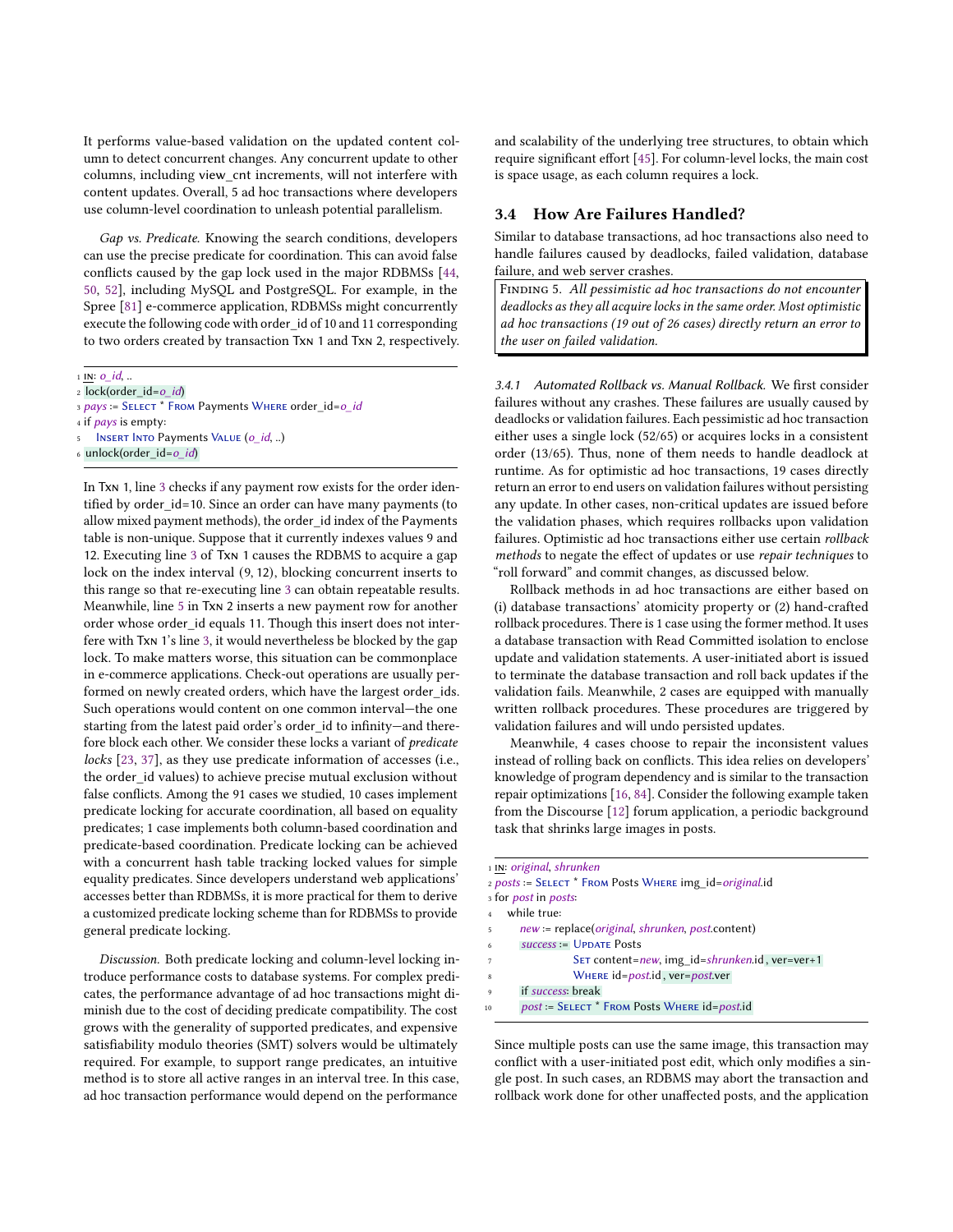has to perform shrinking and content replacement again. A better solution is to identify the changed post, only redo the content replacement for it, and commit the image shrinking transaction.

3.4.2 Crash Handling. Failures caused by crashes can be further divided into two categories: (i) database system crashes and (ii) application server crashes. When the former occurs, application server-side database drivers will detect connection loss and throw runtime exceptions to notify the application to perform failure handling after database system recovery, as we previously discussed.

However, rollback statements for ongoing ad hoc transactions cannot be issued when the latter occurs. To correctly resume service after application reboot, applications need to ensure that locks acquired before crashes will not cause deadlocks, and application logic can tolerate potential intermediate database states. It is easy to avoid deadlocks: among all cases except one from Broadleaf [\[10\]](#page-13-8), lock information does not persist—they either vanish along with crashes (in-memory locks) or expire after a given period (Redis locks). The exceptional Broadleaf case uses locks persisted in a database table. To avoid deadlock, developers associate each lock with a boot-time generated universally unique identifier (UUID) that distinguishes each boot. Thus, Broadleaf can ignore prior unreleased locks after reboot by examining the saved UUIDs.

Meanwhile, the fact that many cases skip rollback ([§3.4.1\)](#page-7-1) indicates that some applications are designed to tolerate intermediate states to a certain extent. We found that developers also write database consistency checkers, similar to fsck for file systems, periodically invoked when the application is online. For example, every twelve hours, Discourse [\[12\]](#page-13-9) checks and fixes inconsistent references, such as missing avatars, thumbnails, and topics. However, whether these checks are sufficient to ensure (eventual) recoveries to a consistent state is in question. We discuss issues caused by intermediate states in [§4.](#page-8-0)

# <span id="page-8-0"></span>4 CORRECTNESS ISSUES

The variety of implementation possibilities as we discuss in [§3](#page-3-0) indicates that building correct ad hoc transactions is nontrivial. This section examines the correctness issues of ad hoc transactions and relates them to the design characteristics. The issues discussed below are surely incomplete, and we have manually verified that all issues are reproducible and cause user-noticeable consequences.

Result Summary. 69 correctness issues are found in 53 cases (Table [5a\)](#page-8-1); some cases have multiple issues. Furthermore, 28 cases have severe consequences (Table [5b\)](#page-8-1), such as charging customers incorrect amounts. Most issues relate to the primitives' usage and implementations (49/69), while others occur in the choosing of what to coordinate (16/69) and handling abort (4/69). We have submitted  $\frac{1}{20}$  issue reports (covering 4[6](#page-8-2) cases<sup>6</sup>) to developer communities: 7 of them (covering 33 cases) have been acknowledged.

#### 4.1 Incorrect Locks and Validation Procedures

FINDING 6. 36 out of 65 pessimistic ad hoc transactions incorrectly implement or use locking primitives; 11 out of 26 optimistic ad hoc transactions do not ensure the atomicity between validation and commit, causing correctness issues.

<span id="page-8-1"></span>

| Category          | Description                           | Apps | Cases          |
|-------------------|---------------------------------------|------|----------------|
| Incorrect sync.   | Locking primitive impl./usage issues. |      | 36             |
| primitives        | Non-atomic validate-and-commit.       | २    | 11             |
| Incorrect ad hoc  | Omitting critical operations.         |      | 11             |
| trans. scope      | Forgetting ad hoc transactions.       | २    | $\overline{5}$ |
| Incorrect failure | Incomplete transaction repair.        |      |                |
| handling          | Not rolling back after crashes.       |      | s              |

(a) Categorization of incorrect ad hoc transactions. Note that one ad hoc transaction can have multiple issues.

| App.             | Known severe consequences                                                                            | Cases    |  |  |  |
|------------------|------------------------------------------------------------------------------------------------------|----------|--|--|--|
| Discourse        | Overwritten post contents, page rendering failure, exces-<br>sive notifications.                     |          |  |  |  |
| Mastodon         | Showing deleted posts, corrupted account info., incorrect<br>polls.                                  |          |  |  |  |
| Spree            | Overcharging, inconsistent stock level, inconsistent order<br>status, selling discontinued products. | $\Omega$ |  |  |  |
| <b>Broadleaf</b> | Promotion overuse, inconsistent stock level, inconsistent<br>order status, overselling.              |          |  |  |  |
| Saleor           | Overcharging.                                                                                        | З        |  |  |  |
|                  |                                                                                                      |          |  |  |  |

(b) Incorrect ad hoc transactions can have severe consequences.

Table 5: Correctness issues of ad hoc transactions.

<span id="page-8-3"></span>4.1.1 Locking Primitive Issues. There are 7 different lock implementations ([§3.2.1\)](#page-5-1) and 5 of them can be incorrect.

Incorrect Lock Usage. When developers reuse existing systems' locking primitives, misuses arise. There are two existing locking primitives reused, database systems' Select For Update statements and Java's synchronized keyword ([§3.2.1\)](#page-5-1), and both have corresponding cases of incorrect usage. Spree [\[81\]](#page-14-10) serves as an example of incorrectly using the Select For Update statement. Since the lock acquired by Select For Update statements is released when the current transaction commits, developers need to ensure that critical operations are executed within the current transaction. Unfortunately, Spree does not explicitly enclose the Select For Update inside a database transaction, which causes the database lock to release as soon as the statement returns [\[61\]](#page-14-27). Meanwhile, SCM Suite [\[22\]](#page-13-12) shows an interesting issue related to the synchronized keyword. After loading data from the database system, SCM Suite uses this keyword to synchronize over thread-local ORM-mapped objects. As a result, conflicting threads acquire different locks and can never block each other [\[91\]](#page-14-28).

Another type of misuse happens when developers intend to use a single lock to coordinate RMW operations: they omit the coordination on the first query statement. Specifically, though ad hoc transactions intend to acquire locks to coordinate all RMW data accesses, sometimes the lock key, e.g., an ID, is known after the data is fetched. In these situations, developers need to re-read the data after acquiring the lock to coordinate the entire RMW. There are 2 cases where the developers forget the re-read, leaving the initial read in RMW uncoordinated. For example, in Discourse [\[12\]](#page-13-9), an ad hoc transaction uses locks to coordinate posts from concurrent edits. However, the post is locked after being read from the RDBMS when processing edit requests. Although the lock serializes the subsequent write-backs, the complete RMW process is not atomic, allowing one's edit to overwrite others' [\[76\]](#page-14-29).

Incorrect Lock Implementation. The locking primitives implemented by developers can also have correctness issues. Specifically, developers incorrectly build the locking primitives with Redis

<span id="page-8-2"></span> $^6$ Some affected cases can be resolved in one code patch.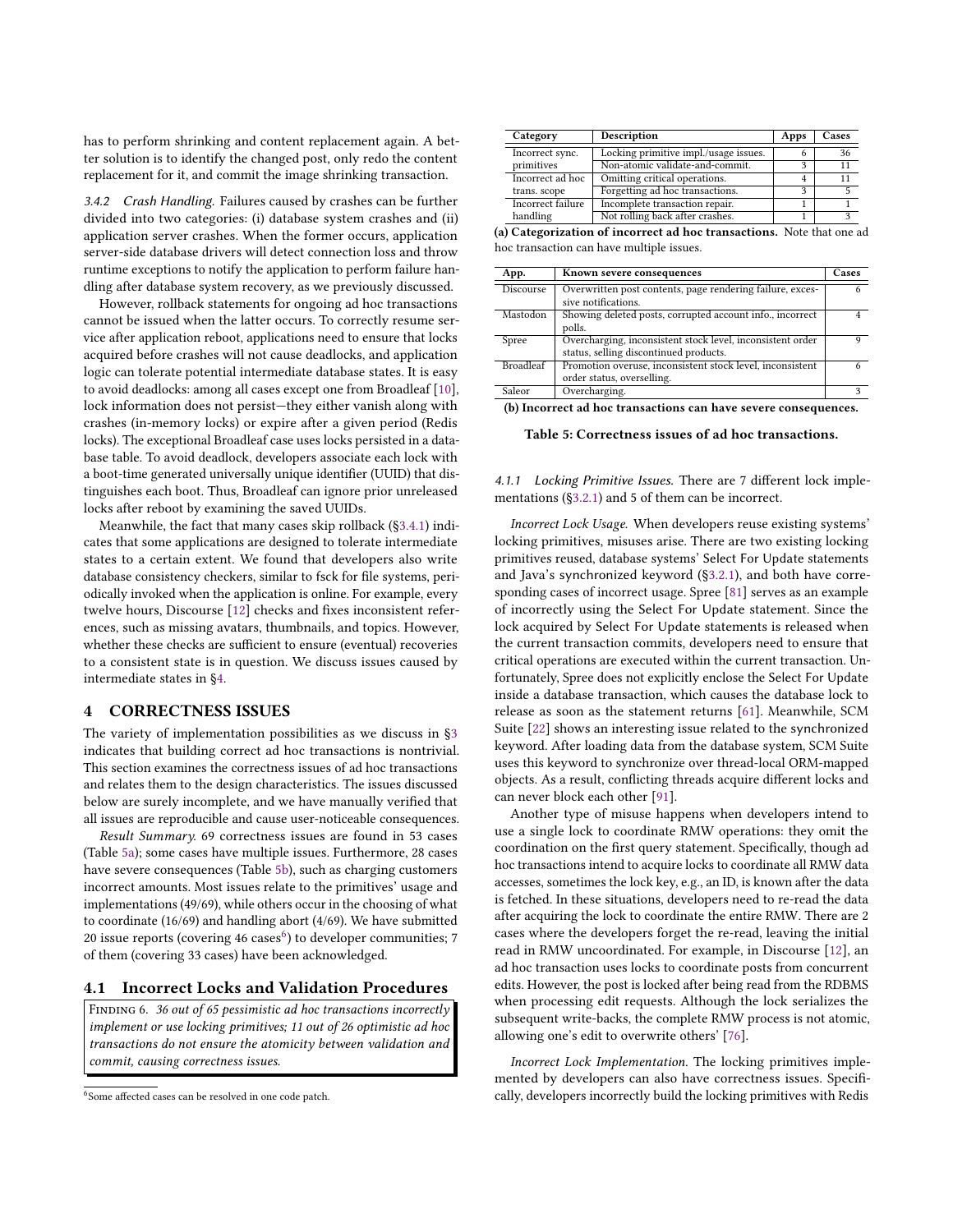store and in-memory lock tables ([§3.2.1\)](#page-5-1). For lock based on Redis, Mastodon [\[75\]](#page-14-6) gives an example where the developers implement the lease semantics. Specifically, they enable the auto-expire feature of Redis [\[65\]](#page-14-30) for lock entries. As a result, the lock might be released early when the entry times out before the coordinated critical section finishes. Unfortunately, Mastodon does not check whether the lock has expired early and experiences inconsistency, such as deleted posts appearing in followers' timelines [\[14\]](#page-13-29). Furthermore, all ad hoc transactions in Mastodon are based on this incorrect lock implementation. For lock based on in-memory lock table, Broadleaf [\[10\]](#page-13-8)'s eviction-enabled lock table also provides lease semantics—when table size reaches a given limit, an LRU policy is invoked to evict locks from the table [\[66\]](#page-14-31). As a result, if a lock held by the transaction is evicted, two conflicting transactions (e.g., check-out and add-cart) may concurrently access the same data (e.g., the order total), which causes inconsistency such as users not paying for concurrently added items.

<span id="page-9-1"></span>4.1.2 Non-Atomic Validate-and-Commit. Validation-based optimistic ad hoc transactions need to avoid conflicting updates between validation and commit. Thus, they need to guarantee validate-andcommit atomicity. However, atomicity violation happens when developers manually implement validation procedures (16 cases), while ad hoc transactions using ORM-generated validation procedures ensure atomicity (10 cases). Discourse [\[12\]](#page-13-9) gives an example.

<sup>1</sup> in: id, version

- <sup>2</sup> ActiveRecord.transaction do
- result := MiniSql.query("Uppate Reviewables SET version=version+1
- WHERE id=id AND version=version RETURNING version")
- if result is null: raise UpdateConflict exception
- $\alpha^*$  perform actual operation on reviewables  $*$ /end

Versions are used to track changes to reviewable items (e.g., a controversial topic) and prevent conflicting administrator operations. Developers explicitly enclose the validation (line [3–5\)](#page-9-1) and subsequent updates (line [6\)](#page-9-1) in an Active Record transaction block, within which queries should be issued in a database transaction. However, the validation queries are expressed using interfaces provided by MiniSql [\[13\]](#page-13-30), a module independent of Active Record. As a result, Active Record cannot intercept and issue validation queries as part of the database transaction, thus failing to provide validate-andcommit atomicity [\[62\]](#page-14-32).

#### 4.2 Incorrect Coordination Scope

Incorrect coordination scopes refer to errors developers make when choosing what to coordinate in ad hoc transactions.

Finding 7. 16 issues arise from incorrect coordination scope. Specifically, developers either omit some critical operations in existing ad hoc transactions (11/16) or forget to employ ad hoc transactions for certain business procedures altogether (5/16).

Omitting Critical Operations. Though the flexibility of choosing what to coordinate is an advantage of ad hoc transactions ([§3.1.1\)](#page-3-1), it comes with an increased chance of leaving critical operations uncoordinated. For example, in Broadleaf [\[10\]](#page-13-8), the ad hoc transaction that coordinates the check-out process omits coordination for

all SKU-related operations. As a result, concurrent check-outs for the same SKU can lead to inconsistency between the SKU quantity decrement and the number of sold items [\[67\]](#page-14-33). Optimistic ad hoc transactions are subject to such errors as well. For example, in Spree [\[81\]](#page-14-10), the transaction that decrements SKU quantity (shown in [§3.1.1\)](#page-3-1) also involves setting the order status column. However, modification to order status is not coordinated, allowing duplicate decrements and resulting in inconsistent stock levels [\[61\]](#page-14-27).

Forgetting Ad Hoc Transactions. Forgetting to coordinate certain business logic with transactions is a general problem with both ad hoc and database transactions. However, it is more disastrous with ad hoc transactions. A conflicting business procedure without proper ad hoc transactions installed (e.g., another request handler) can freely interleave with other procedures coordinated by ad hoc transactions, reading and writing "coordinated" data. For example, in Spree [\[81\]](#page-14-10), all ad hoc transactions are deployed in the request handlers that return responses in the HTML format. However, another uncoordinated set of handlers with the same functionality exists and produces JSON format responses. As a result, JSON handlers' interleaving with HTML handlers leaves RDBMS states inconsistent [\[59\]](#page-14-34). To detect such issues, developers have to understand how concurrent threads of handler execution conflict with each other and know all conflicting operations of a specific handler.

## <span id="page-9-2"></span>4.3 Incorrect Failure Handling

FINDING 8. A small portion of issues come from complex coordination; all happen in customized abort handling (4 issues).

Incomplete Repair. When using transaction repair to "roll forward" an affected transaction, developers might derive an incomplete repair, such that not all affected operations are re-executed. In Discourse [\[12\]](#page-13-9), when updating image references of posts, developers use versions to track individual states of fetched posts from a query (pseudocode shown in [§3.4.1\)](#page-7-1). Though concurrent modification to a specific post can be precisely detected and repaired, newly added posts that qualify the query are neglected. As a result, those new posts will not be processed, and their image references are thus dangling, presented as broken links to end-users [\[64\]](#page-14-35). This is the only case that has this issue.

Unexpected Intermediate States after Crashes. If an application is not designed to tolerate intermediate database states and rollback handlers fail to prevent intermediate states, the application might fail to provide normal services if crashes occur. For example, in Spree [\[81\]](#page-14-10), a crash during check-out can leave payments in an intermediate state (i.e., having the status column equalling "processing"). Since these payments are not rolled back after reboot, Spree can neither initiate new payment operations due to the unfinished ones nor resume payments initiated before the crash because they are considered being "processing" by active threads. Therefore, users can never finish the check-out [\[60\]](#page-14-36). 3 cases have similar issues.

# <span id="page-9-0"></span>5 PERFORMANCE EVALUATION

This section further investigates the performance of different designs and implementations of ad hoc transactions using actual application codebases.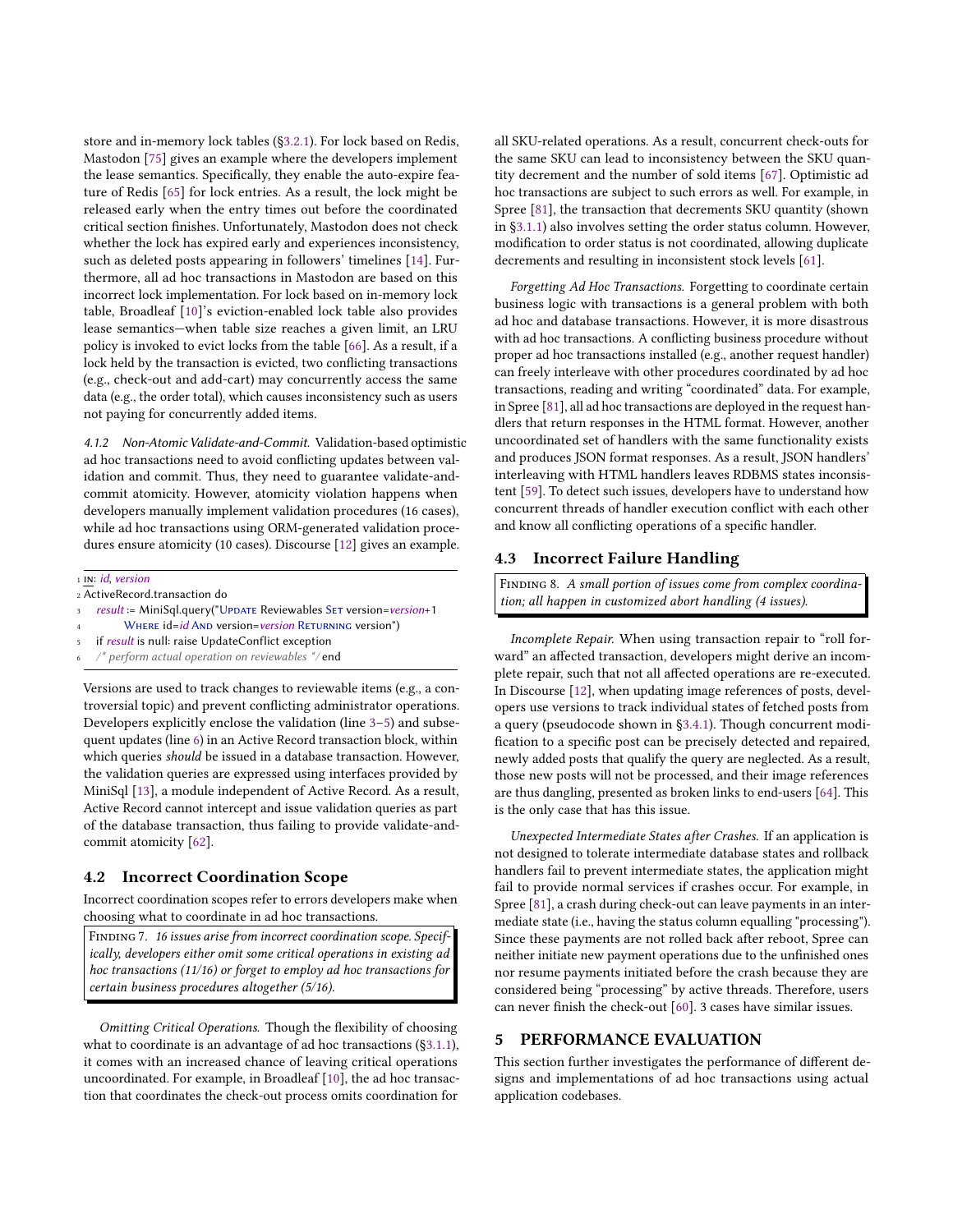<span id="page-10-1"></span>

Figure 2: Latencies of different lock implementations. The invocation latency of synchronized is shown under lock().

Result Summary. First, there are order-of-magnitude performance differences between different primitive implementations. Disk I/Os and network round trips are the decisive factors. Second, all four customized coordination granularities benefit API performance. Ad hoc transactions perform up to 1.3× better than database transactions in contentious workloads and similarly in no contention workloads. Third, for rollback performance, transaction repair achieves the lowest latency among other rollback methods.

Experiment Setup. For API performance, we developed test clients to stress chosen application APIs with valid HTTP requests; for primitive performance, we reused applications' original implementations. Applications are tuned according to official guides and deployed separately from the test client. We use either MySQL 8.0.25/5.7.36 or PostgreSQL 13.5, whichever is defaulted or recommenced, as the backing RDBMSs, separately deployed and carefully tuned. Each machine has  $2 \times 12$  2.20 GHz physical cores (Intel Xeon Processor E5-2650 v4), 128 GiB DDR4 memory, and a 1 Gbit/s NIC.

## 5.1 Different Primitive Implementations

We ported all lock implementations to either Java or Ruby microbenchmarks and evaluated their latencies with a simple work-load where a client repeatedly invokes lock() and unlock() in a loop.<sup>[7](#page-10-0)</sup> Figure [2](#page-10-1) shows the results. The latency differences are of orders of magnitude. The slowest among them is the RDBMS-based one (DB), ported from Broadleaf [\[10\]](#page-13-8), where it performs within a database transaction first a Select to check if the existence of a corresponding lock row and then an Update or Insert to acquire the lock. Since the RDBMS needs to flush writes for durability, and this lock has the highest latency. The Redis-based locks (KV-SETNX, KV-MULTI), ported from Mastodon [\[75\]](#page-14-6), Discourse [\[12\]](#page-13-9), and Saleor [\[77\]](#page-14-11), and the Select For Update–based locks (SFU) all have millisecond-level latencies. They are much faster than DB because their locking logic does not involve expensive disk I/O. Interestingly, KV-SETNX is also faster than KV-MULTI because the former only issues a single Redis command, while the latter sequentially issues seven ([§3.2.1\)](#page-5-1). Finally, by eliminating all network round trips, those in-memory locks, i.e., map-based locks (MEM and MEM-LRU), ported from Broadleaf, and the synchronized keyword (SYNC) have the best performance.

## 5.2 Different Coordination Granularities

Ad hoc transactions can perform coordination at granularities rarely seen in database systems ([§3.3\)](#page-5-2). To understand their impact, we chose four real-world APIs, where the four granularities discussed earlier are employed, denoted as RMW (read–modify– write), AA (associated access), CBC (column-based coordination), and

<span id="page-10-3"></span>

| Gran.                  | Application<br>API(s)                               | Workload (with contention)                                                                       | <b>RDBMS</b>            | DBT<br>isolation   |
|------------------------|-----------------------------------------------------|--------------------------------------------------------------------------------------------------|-------------------------|--------------------|
| RMW<br>(S3.3.1)        | check-out,<br>Broadleaf [10]                        | Customers purchase the same<br>SKU.                                                              | MySQL                   | Serializable       |
| AA<br>(S3.3.1)         | like-post,<br>Discourse [12]                        | Users like different posts of<br>seven contented topics.                                         | PostgreSOL Serializable |                    |
| CBC<br>(S3.3.2)        | create-post $&$<br>toggle-answer,<br>Discourse [12] | Assign distinct topics to user<br>pairs, where one user creates<br>posts and one accepts answer. | PostgreSQL              | Repeatable<br>Read |
| <b>PBC</b><br>(S3.3.2) | add-payment,<br>Spree [81]                          | Customers submit payment<br>options for new orders.                                              | PostgreSQL              | Serializable       |

Table 6: APIs and setups for evaluating coordination granularities. We obtain no-contention workloads by switching users to work with different SKUs/topics or existing orders.

<span id="page-10-4"></span>

Figure 3: API throughputs using different coordination granularities.

PBC (predicate-based coordination). We measure each API's peak throughput with the original, ad hoc transaction–based codebase (denoted as AHT) and a modified one using database transactions with the weakest vet sufficient<sup>[8](#page-10-2)</sup> isolation level instead (denoted as DBT). Table [6](#page-10-3) lists the specific APIs, workloads, and setups. APIs used in CBC and PBC are previously described in [§3.3.2;](#page-6-3) RMW's API is similar to the one described in [§3.1.1](#page-3-1) but excludes unnecessary timestamp updates; AA's like-post API increments the given post's like count and updates its parent topic's total like count.

Figure [3](#page-10-4) shows the results. Under contentious workloads, AHT achieves up to 1.3× higher throughput than DBT and the geometric mean of improvements is 63.0%. Under no-contention workloads, AHT and DBT have similar performance. These results confirm our hypothesis on the potential benefits of using customized coordination granularities. Specifically, in RMW and AA, acquiring locks early and aggressively prevents deadlocks in MySQL and write–write conflicts in PostgreSQL. As a result, conflicting API requests' noncritical sections are effectively pipelined with the one active critical section, improving CPU efficiency. Meanwhile, by coordinating at a more fine-grained and precise level, CBC and PBC avoid false conflicts of database transactions. Therefore, more transactions can be processed and committed in AHT than in DBT.

## 5.3 Different Rollback Methods

Finally, we evaluate the performance of different rollback methods with Discourse's shrink-image API. The API and rollback methods are previously described in [§3.4.1.](#page-7-1) The chosen API implements transaction repair to handle errors (denoted as REPAIR). We further adapt its codebase to implement rollback with Read Committed database transactions (denoted as DBT-W) and manual rollback (denoted as MANUAL). We also built a pure database transaction baseline by replacing ad hoc transactions with Serializable database transactions (denoted as DBT-S). We use a workload where one thread

<span id="page-10-0"></span> $7$ We skip the evaluation for validation-based implementations because they mainly differ in the locks that ensure atomicity.

<span id="page-10-2"></span> ${}^{8}{\rm By}$  sufficiency, we mean an isolation level prevents application inconsistency caused by anomalies such as lost updates or phantom reads.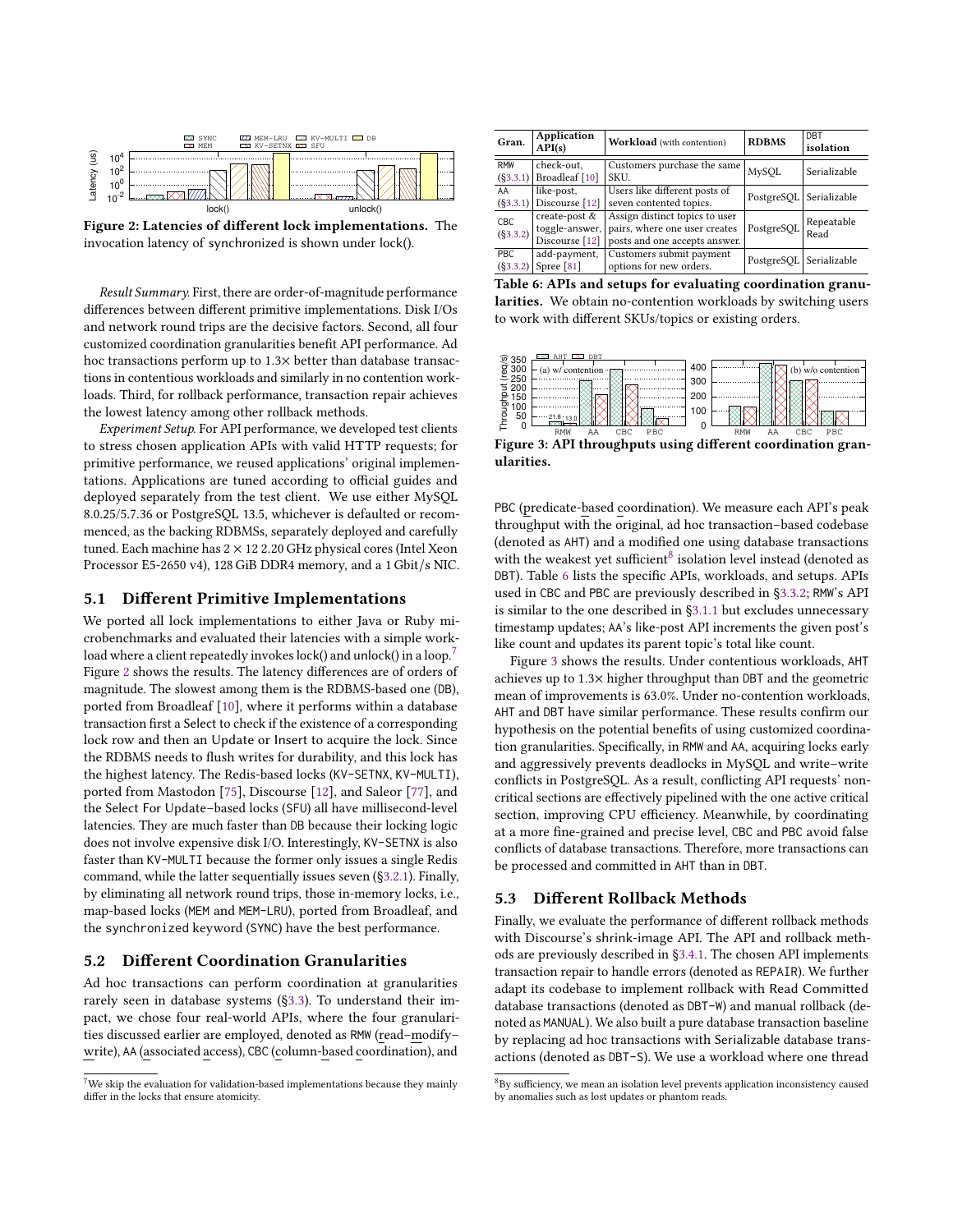<span id="page-11-0"></span>

Figure 4: API Latencies using different rollback methods.

invokes shrink-image for different images, each used by eight posts, and on average two threads concurrently and continuously request the edit-post API (described in [§3.1.2\)](#page-4-1) over posts of each image, conflicting with shrink-image invocations.

Figure [4](#page-11-0) shows the shrink-image latencies, with and without conflicting edit-post requests. When there are no conflicts, shrinkimage has similar latencies over four configurations since time is mostly spent on image processing. However, when there are conflicts, REPAIR shows the lowest API latency, as transaction repair can preserve the work done for unaffected posts. Surprisingly, DBT-S beats DBT-W and MANUAL with the second-lowest latency. The reason is that, in the latter two configurations, before shrink-image aborts, it is blocked for the duration of the conflicting edit-post, as the post lock used by edit-post is also used in DBT-W and MANUAL to guard the version check. MANUAL takes longer than DBT-W, as it needs to issue multiple database operations to roll back database states while DBT-W only issues one—Transaction Abort.

## 6 DISCUSSION

We have observed that ad hoc transactions are error-prone and difficult to identify and understand, but they are still widely used in critical APIs. Thus, we believe more study is required to understand why developers use ad hoc transactions instead of other more modular approaches such as database transactions. For example, are database transactions too inefficient, inconvenient to use, or lacking critical functionalities? Different answers lead to different future database research directions. One potential answer is the lack of critical functionalities. As described in [§3.1,](#page-3-3) certain coordinated business logic exposes characteristics difficult or impossible for database transactions to handle. For example, database transactions surely fall short when business procedures access multiple storage backends ([§3.1.3\)](#page-4-2). Developers have expressed similar concerns [\[90\]](#page-14-37). Another potential reason lies in the performance—we have found that ad hoc transactions could perform better than database transactions under contentious workloads and similarly under no-contention ones ([§5\)](#page-9-0). Likewise, developers have expressed performance concerns, e.g., they want to avoid LLTs [\[67,](#page-14-33) [74\]](#page-14-38).

Meanwhile, many existing database systems provide interfaces for passing hints that customize the coordination. For example, PostgreSQL provides explicit user locks, where locks are identified by user-specified integers and scoped by the active session or transaction [\[33,](#page-13-24) §13.3.5]. However, can they help developers write ad hoc transactions or even replace them? To answer this question, we compiled a summary (Table [7a\)](#page-11-1) of supported coordination hints among the top ten ranking RDBMSs [\[17\]](#page-13-22) and found that they can in part prevent errors while retaining the benefits (Table [7b\)](#page-11-1). For example, to coordinate only specific database operations ([§3.1.1\)](#page-3-1), we can augment them with the HOLDLOCK explicit locking hints from SQL Server [\[46\]](#page-14-39) inside a Read Committed database transaction. As

<span id="page-11-1"></span>

| Coordination<br>hints                      | Oracle                                                                                                                 |                  | MySQL,  SQL Server,  <br>MariaDB Azure SOL | PostgreSOL | IBM Db2                    |  |
|--------------------------------------------|------------------------------------------------------------------------------------------------------------------------|------------------|--------------------------------------------|------------|----------------------------|--|
| Explicit table locks<br>Explicit row locks | $\checkmark$ They have different restrictions (e.g., syntax) and<br>behaviors (e.g., lock modes and conflict handling) |                  |                                            |            |                            |  |
| Explicit user locks                        |                                                                                                                        |                  |                                            |            |                            |  |
| Other lock hints                           |                                                                                                                        | Instance<br>lock | Priority in<br>deadlock<br>handling        |            | Set default<br>granularity |  |
| Per-op isolation                           |                                                                                                                        |                  |                                            |            |                            |  |
| Savepoints                                 | $\checkmark$ They differ in syntax and duplicate name handling                                                         |                  |                                            |            |                            |  |
| Other trans, hints                         | Autono-<br>mous trans.                                                                                                 |                  | Nested<br>trans.                           |            |                            |  |

(a) Coordination hints supported by the top ten ranking RDBMSs [\[17\]](#page-13-22). We skipped SQLite (ranked six) due to space constraints; it supports snapshot-based read-only transactions but none of the listed ones. We also skipped MS Access (ranked seven) as it is mainly used for office applications, supporting up to 2 GB databases and 255 concurrent users, and Apache Hive (ranked ten) as it does not support transactions.

| Coord. hints                                    | Can potentially support               | Can potentially avoid                                                             |  |  |  |
|-------------------------------------------------|---------------------------------------|-----------------------------------------------------------------------------------|--|--|--|
|                                                 |                                       | Explicit table locks Coarse-grained coord. (§3.3.1) Incorrect lock impl. and ORM- |  |  |  |
| Explicit row locks                              |                                       | Coarse-grained coord. (§3.3.1) related misuses (§4.1.1); incor-                   |  |  |  |
| Per-op isolation                                | and partial coord. $(§3.1.1)^\dagger$ | rect failure handling $(§4.3)$                                                    |  |  |  |
| Explicit user locks                             | Fine-grained coord. (§3.3.2)          | Incorrect lock impl. and trans-                                                   |  |  |  |
|                                                 | and non-db op. $(\S3.1.3)$            | action-related misuses (§4.1.1)                                                   |  |  |  |
| Work in conjunction with database transactions. |                                       |                                                                                   |  |  |  |

(b) Relationship between coordination hints and ad hoc transactions.

Table 7: Coordination hints supported by existing database systems and their relationship with ad hoc transactions.

a result, applications only pay the performance cost of ensuring consistency for specific operations, and developers potentially have less mental burden as fewer ad hoc constructs are involved.

However, not all ad hoc transactions can benefit from these coordination hints, e.g., OCC primitives are absent. Meanwhile, database systems usually support only a subset of the listed hints, and for the same type of hints, they might exhibit different semantics (Table [7a\)](#page-11-1). For example, in MySQL, if any table is explicitly locked, accesses to non-explicitly-locked tables are denied [\[57,](#page-14-17) §13.3.6]; other database systems do not have this restriction. Furthermore, the tight coupling of ad hoc transactions and business logic makes migration nontrivial. In short, existing database systems have provided some but not all necessary utilities to address application demands embodied in ad hoc transactions. Thus, we believe that new abstractions and tools are needed. Below we discuss a few.

OCC Primitives. The CC of existing major database systems is based on either 2PL or multiversion concurrency control (MVCC)[\[80,](#page-14-40) Part 9]. As a result, if the application requires OCC, e.g., to deal with multi-request interactions ([§3.1.2\)](#page-4-1), developers have to craft optimistic ad hoc transactions. Therefore, we believe new OCC primitives are required and, given that many systems are closed-source, they should be provided at the ORM layer. One possible format is an optimistic transaction declaration, @OptimisticallyTransactional. Instead of fully delegating the coordination to database transactions, ORMs are responsible for internally tracking read/write sets of each declared optimistic transaction and atomically validating and committing changes. Another proposal is continuation for optimistic transactions: save(trans) $\rightarrow$ tid and restore(tid) $\rightarrow$ trans, which aid in handling multi-request interactions. Having ORMs offering boilerplate procedures reduces application complexity and the chance of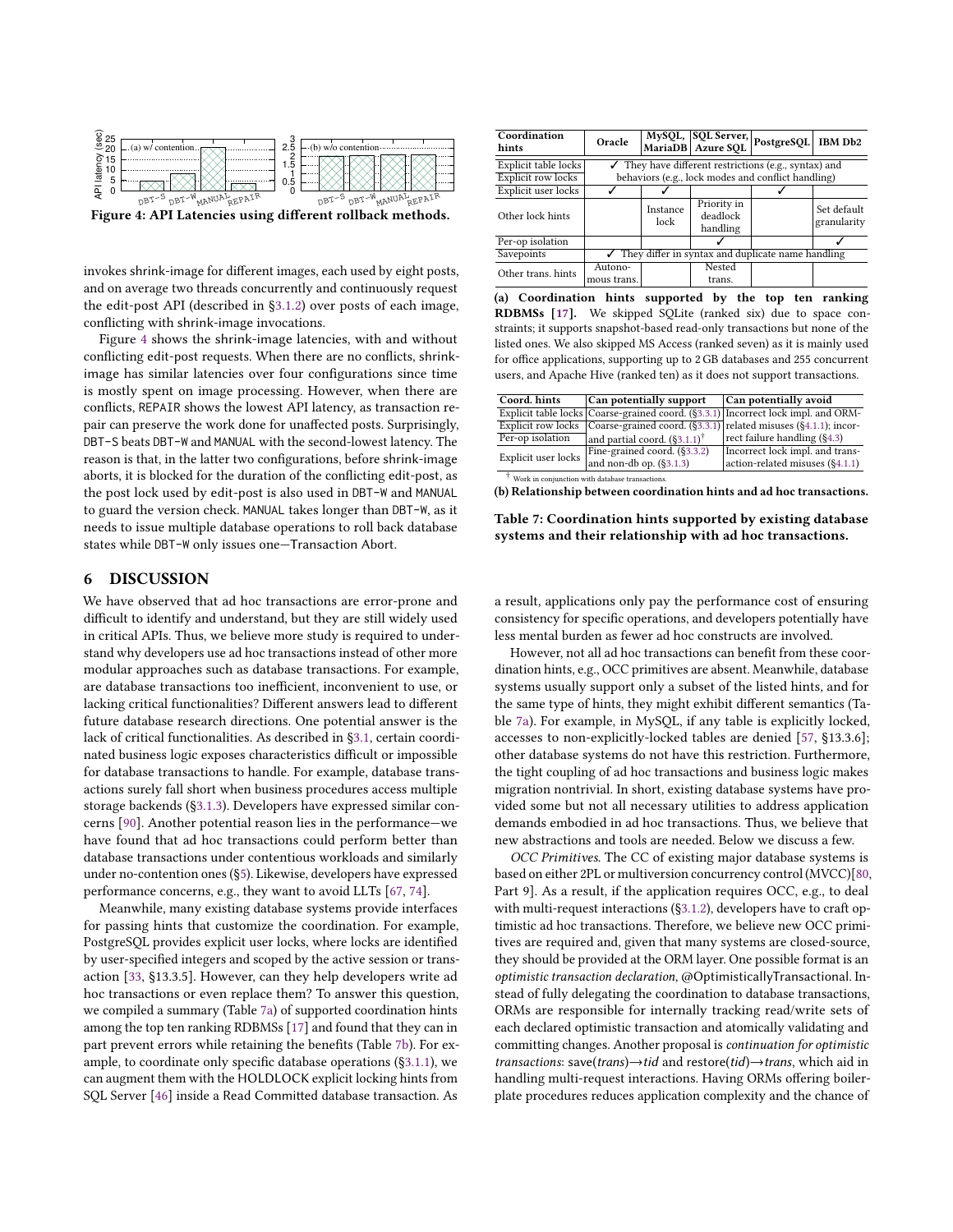errors. Meanwhile, the semantics captured by new interfaces open up opportunities for further optimization.

Proxy Module for Existing Hints. To expose advanced functionalities of existing database systems while hiding their differences, we argue for an application-level proxy module that provides general coordination customization interfaces. This module could be integrated into the ORM system or presented as a standalone system. For generality, this module should provide fallbacks when the database system in use does not support certain hints. For example, the module should provide a database table–based lock implementation as the fallback of explicit user locks.

Development Support Tools. To help improve existing, highly complex applications coupled with ad hoc transactions, we believe new development support tools must be devised to help developers locate ad hoc transactions, identify potential correctness and performance issues, and fix them by providing reliable suggestions. Ultimately, such tools should transform most ad hoc transactions into more modular forms, either database transactions or the new abstraction mentioned above.

# 7 RELATED WORK

Understanding Synchronization in Real Applications. Several studies have investigated how applications use manual coordination methods to deal with concurrency. Bailis et al. [\[5\]](#page-13-1) studied the use of ORM's invariant validation APIs to ensure application integrity, while Warszawski and Bailis [\[83\]](#page-14-8) focused on using database transactions by web applications. We have discussed and compared with these works in depth in [§2.2.](#page-1-2) Meanwhile, Xiong et al. [\[85\]](#page-14-41) surveyed another type of manual coordination—ad hoc loops over synchronization variables in multi-threaded programs. Unlike (ad hoc) transactions, ad hoc loops provide low-level mutual exclusion to help programs safely access shared in-memory variables instead of transactional isolation for accessing external databases. Despite the differences with ad hoc transactions, Xiong et al. have found that ad hoc loops can also have diverse implementations and are prone to correctness issues.

Ensuring Correctness of Database-Backed Applications. To build applications when the underlying data store does not support transactions, Dey et al. [\[18,](#page-13-26) [19\]](#page-13-27) propose an application-level protocol, Cherry Garcia, which provides ACID transactions with Snapshot Isolation over heterogeneous KV stores, such as Azure Storage and Google Cloud Storage. Others are concerned with applications directly operating on KV stores, especially those weakly replicated ones. Balegas et al. [\[6\]](#page-13-31) propose to preserve application invariants by introducing compensation updates to transparently correct inconsistency caused by weakly consistent replication. Balegas et al. [\[7\]](#page-13-32) propose Explicit Consistency, which strengthens eventual consistency by ensuring specified application invariants during concurrent execution. They statically analyze application logic to find unsafe operations and remedy them using either reservation [\[56,](#page-14-42) [58,](#page-14-43) [79\]](#page-14-44) or conflict-free replicated data types (CRDTs) [\[78\]](#page-14-45). Bailis et al. [\[4\]](#page-13-0) introduce invariant confluence, a property that states whether a set of transactions can be executed without coordination while preserving given application invariants, and an analysis to determine this property. Alvaro et al. [\[1\]](#page-13-33) propose an order-insensitive

programming language, Bloom, which encourages eliminating ordering requirements over concurrent events so that application consistency is respected without coordination [\[34\]](#page-13-34).

Improving Performance of Database-Backed Applications. The ideas embodied in ad hoc transactions' customized coordination can be found in prior research efforts. We briefly review them below.

Advanced locking methods help reduce false conflicts. Data association–aware locking methods [\[26,](#page-13-15) [40\]](#page-13-35) have been proposed for object-oriented database management systems (OODBMSs) [\[2,](#page-13-36) [3,](#page-13-37) [8\]](#page-13-38), which are similar to those in ad hoc transactions ([§3.3.1\)](#page-5-3). In OODBMSs, objects are naturally accessed via association relationships, enabling the database to provide this optimization natively. Whereas in web applications, ORM frameworks hide this access pattern, and developers have to write this optimization manually. To reduce false conflicts of gap locks, Graefe [\[27\]](#page-13-39) proposed a method that combines ghost records (i.e., logically deleted records) with hierarchical locking [\[30\]](#page-13-28). This method splits index intervals when they are larger than requested key ranges, eliminating false conflicts when the original query predicate contains only equality or range conditions, such as the second example in [§3.3.2.](#page-6-3)

Transaction repair [\[16,](#page-13-2) [84\]](#page-14-5) is a technique that uses re-execution to avoid abort upon conflicts. The key idea is to extract dependencies in the submitted transaction to determine the minimal set of operations that require re-execution using the latest data. Therefore, these methods require analyzing transaction logic expressed as stored procedures before execution. However, web applications submit transactions interactively instead of stored procedures, keeping computation logic and dependencies outside the RDBMS.

Meanwhile, many analysis methods are derived for databasebacked applications to identify performance issues. To avoid deadlocks in web applications, Grechanik et al. [\[31,](#page-13-40) [32\]](#page-13-41) proposed a method that combines runtime monitoring and offline hold-andwait cycles detection. Their methods require the knowledge of outbound SQL statements of the application, while in web applications, most SQL statements are generated at runtime. Researchers have also studied performance issues caused by ORMs [\[87,](#page-14-46) [88\]](#page-14-47) and proposed tools to fix them automatically [\[11,](#page-13-42) [89\]](#page-14-48).

# 8 CONCLUSION

This paper presents the first comprehensive study of real-world ad hoc transactions. We examined 91 cases from 8 popular open-source web applications and identified the pervasiveness and importance of ad hoc transactions. We showed that ad hoc transactions are much more flexible than database transactions, which is a doubleedged sword—they potentially have performance benefits but are prone to correctness issues.

#### ACKNOWLEDGMENTS

We appreciate the insightful discussions we had with Zhou Zhou and Jiahuan Shen at various stages of this project and the constructive feedback from the anonymous reviewers. This work is supported by the National Natural Science Foundation of China under Grant Nos. 61902242, 62132014, and 62172272 and the HighTech Support Program from Shanghai Committee of Science and Technology under Grant No. 20ZR1428100. The corresponding author is Zhaoguo Wang [\(zhaoguowang@sjtu.edu.cn\)](mailto:zhaoguowang@sjtu.edu.cn).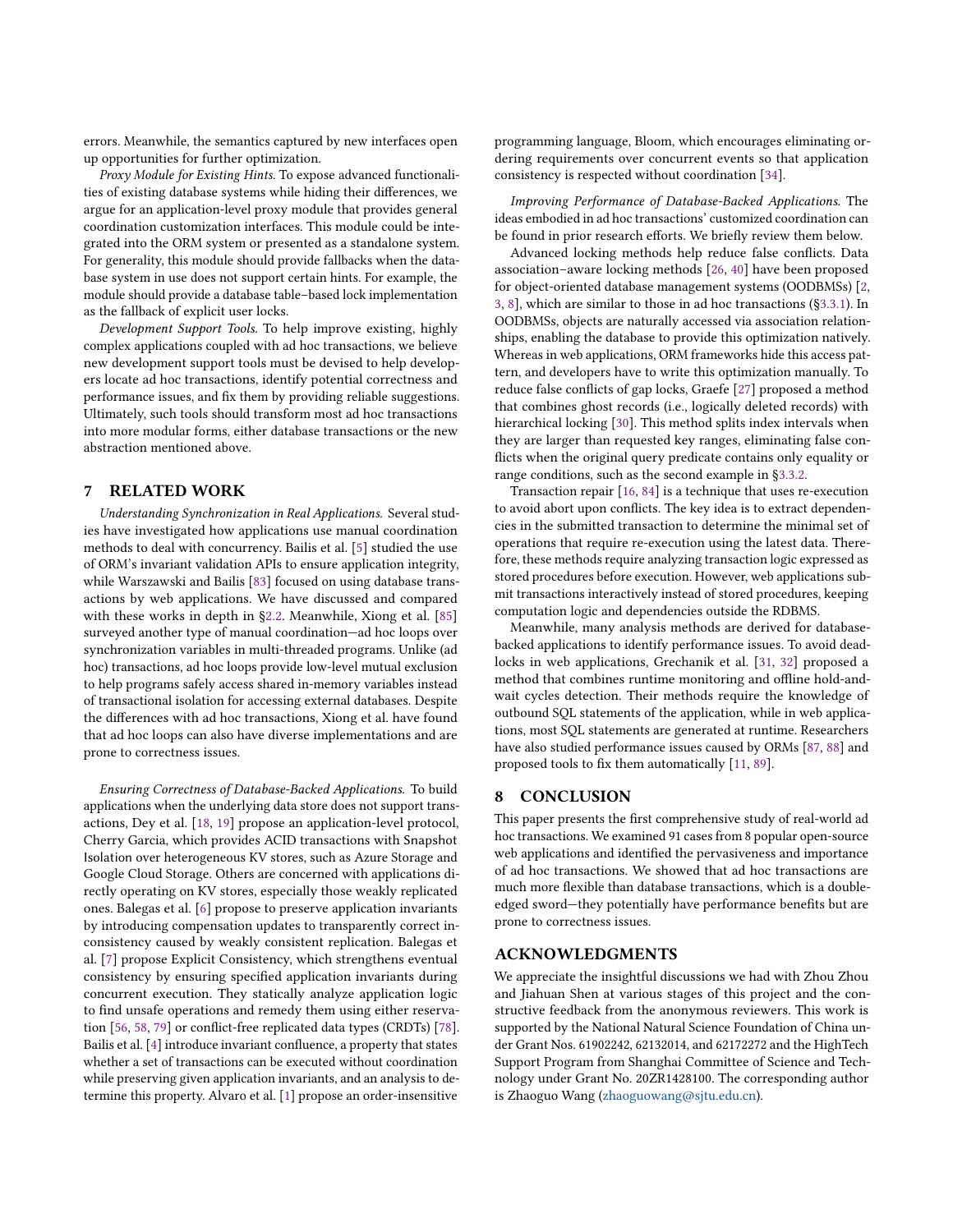## **REFERENCES**

- <span id="page-13-33"></span>[1] Peter Alvaro, Neil Conway, Joseph M. Hellerstein, and William R. Marczak. 2011. Consistency Analysis in Bloom: a CALM and Collected Approach. In Proceedings of the 5th Biennial Conference on Innovative Data Systems Research (Asilomar, CA, USA) (CIDR '11). 249–260. [http://cidrdb.org/cidr2011/Papers/CIDR11\\_Paper35.](http://cidrdb.org/cidr2011/Papers/CIDR11_Paper35.pdf) [pdf](http://cidrdb.org/cidr2011/Papers/CIDR11_Paper35.pdf)
- <span id="page-13-36"></span>[2] Timothy Andrews and Craig Harris. 1987. Combining Language and Database Advances in an Object-Oriented Development Environment. In Conference Proceedings on Object-Oriented Programming Systems, Languages and Applications (Orlando, Florida, USA) (OOPSLA '87). Association for Computing Machinery, New York, NY, USA, 430–440. <https://doi.org/10.1145/38765.38847>
- <span id="page-13-37"></span>[3] Malcolm Atkinson, David DeWitt, David Maier, François Bancilhon, Klaus Dittrich, and Stanley Zdonik. 1990. The Object-Oriented Database System Manifesto. In Deductive and Object-Oriented Databases, Won Kim, Jean-Marie Nicolas, and Shojiro Nishio (Eds.). North-Holland, Amsterdam, 223–240. [https:](https://doi.org/10.1016/B978-0-444-88433-6.50020-4) [//doi.org/10.1016/B978-0-444-88433-6.50020-4](https://doi.org/10.1016/B978-0-444-88433-6.50020-4)
- <span id="page-13-0"></span>[4] Peter Bailis, Alan Fekete, Michael J. Franklin, Ali Ghodsi, Joseph M. Hellerstein, and Ion Stoica. 2014. Coordination Avoidance in Database Systems. Proc. VLDB Endow. 8, 3 (Nov. 2014), 185–196. <https://doi.org/10.14778/2735508.2735509>
- <span id="page-13-1"></span>[5] Peter Bailis, Alan Fekete, Michael J. Franklin, Ali Ghodsi, Joseph M. Hellerstein, and Ion Stoica. 2015. Feral Concurrency Control: An Empirical Investigation of Modern Application Integrity. In Proceedings of the 2015 ACM SIGMOD International Conference on Management of Data (Melbourne, Victoria, Australia) (SIGMOD '15). Association for Computing Machinery, New York, NY, USA, 1327– 1342. <https://doi.org/10.1145/2723372.2737784>
- <span id="page-13-31"></span>[6] Valter Balegas, Sérgio Duarte, Carla Ferreira, Rodrigo Rodrigues, and Nuno Preguiça. 2018. IPA: Invariant-Preserving Applications for Weakly Consistent Replicated Databases. Proc. VLDB Endow. 12, 4 (Dec. 2018), 404–418. [https:](https://doi.org/10.14778/3297753.3297760) [//doi.org/10.14778/3297753.3297760](https://doi.org/10.14778/3297753.3297760)
- <span id="page-13-32"></span>[7] Valter Balegas, Sérgio Duarte, Carla Ferreira, Rodrigo Rodrigues, Nuno Preguiça, Mahsa Najafzadeh, and Marc Shapiro. 2015. Putting Consistency Back into Eventual Consistency. In Proceedings of the Tenth European Conference on Computer Systems (Bordeaux, France) (EuroSys '15). Association for Computing Machinery, New York, NY, USA, Article 6, 16 pages. <https://doi.org/10.1145/2741948.2741972>
- <span id="page-13-38"></span>[8] Jay Banerjee, Hong-Tai Chou, Jorge F. Garza, Won Kim, Darrell Woelk, Nat Ballou, and Hyoung-Joo Kim. 1987. Data Model Issues for Object-Oriented Applications. ACM Trans. Inf. Syst. 5, 1 (Jan. 1987), 3–26. <https://doi.org/10.1145/22890.22945>
- <span id="page-13-23"></span>[9] Hal Berenson, Phil Bernstein, Jim Gray, Jim Melton, Elizabeth O'Neil, and Patrick O'Neil. 1995. A Critique of ANSI SQL Isolation Levels. In Proceedings of the 1995 ACM SIGMOD International Conference on Management of Data (San Jose, California, USA) (SIGMOD '95). Association for Computing Machinery, New York, NY, USA, 1–10. <https://doi.org/10.1145/223784.223785>
- <span id="page-13-8"></span>[10] Broadleaf Commerce. 2021. BroadleafCommerce. [https://github.com/](https://github.com/BroadleafCommerce/BroadleafCommerce) [BroadleafCommerce/BroadleafCommerce](https://github.com/BroadleafCommerce/BroadleafCommerce)
- <span id="page-13-42"></span>[11] Tse-Hsun Chen, Weiyi Shang, Zhen Ming Jiang, Ahmed E. Hassan, Mohamed Nasser, and Parminder Flora. 2014. Detecting Performance Anti-Patterns for Applications Developed Using Object-Relational Mapping. In Proceedings of the 36th International Conference on Software Engineering (Hyderabad, India) (ICSE 2014). Association for Computing Machinery, New York, NY, USA, 1001–1012. <https://doi.org/10.1145/2568225.2568259>
- <span id="page-13-9"></span>[12] Civilized Discourse Construction Kit. 2021. Discourse. [https://github.com/](https://github.com/discourse/discourse) [discourse/discourse](https://github.com/discourse/discourse)
- <span id="page-13-30"></span>[13] Civilized Discourse Construction Kit. 2021. MiniSql. [https://github.com/](https://github.com/discourse/mini_sql) [discourse/mini\\_sql](https://github.com/discourse/mini_sql)
- <span id="page-13-29"></span>[14] Claire. 2019. Avoid race condition when streaming deleted statuses. [https://github.](https://github.com/mastodon/mastodon/pull/10280) [com/mastodon/mastodon/pull/10280](https://github.com/mastodon/mastodon/pull/10280)
- <span id="page-13-7"></span>[15] danielcolgrove. 2021. Comments on issue 2472. [https://github.com/](https://github.com/BroadleafCommerce/BroadleafCommerce/issues/2472#issuecomment-762425223) [BroadleafCommerce/BroadleafCommerce/issues/2472#issuecomment-](https://github.com/BroadleafCommerce/BroadleafCommerce/issues/2472#issuecomment-762425223)[762425223](https://github.com/BroadleafCommerce/BroadleafCommerce/issues/2472#issuecomment-762425223)
- <span id="page-13-2"></span>[16] Mohammad Dashti, Sachin Basil John, Amir Shaikhha, and Christoph Koch. 2017. Transaction Repair for Multi-Version Concurrency Control. In Proceedings of the 2017 ACM International Conference on Management of Data (Chicago, Illinois, USA) (SIGMOD '17). Association for Computing Machinery, New York, NY, USA, 235–250. <https://doi.org/10.1145/3035918.3035919>
- <span id="page-13-22"></span>[17] DB-Engines. 2021. DB-Engines Ranking of Relational DBMS. Retrieved Dec. 15, 2021 from <https://db-engines.com/en/ranking/relational+dbms>
- <span id="page-13-26"></span>[18] Akon Dey, Alan Fekete, and Uwe Röhm. 2013. Scalable Transactions across Heterogeneous NoSQL Key-Value Data Stores. Proc. VLDB Endow. 6, 12 (Aug. 2013), 1434–1439. <https://doi.org/10.14778/2536274.2536331>
- <span id="page-13-27"></span>[19] Akon Dey, Alan Fekete, and Uwe Röhm. 2015. Scalable distributed transactions across heterogeneous stores. In Proceedings of the 2015 IEEE 31st International Conference on Data Engineering Workshops. (Seoul, Korea) (ICDE '15). IEEE Computer Society, Washington, DC, USA, 125–136. [https://doi.org/10.1109/ICDE.](https://doi.org/10.1109/ICDE.2015.7113278) .<br>[2015.7113278](https://doi.org/10.1109/ICDE.2015.7113278)
- <span id="page-13-10"></span>[20] Django Software Foundation. 2021. Django. <https://www.djangoproject.com>
- <span id="page-13-3"></span>[21] Zhiyuan Dong, Chuzhe Tang, Jiachen Wang, Zhaoguo Wang, Haibo Chen, and Binyu Zang. 2020. Optimistic Transaction Processing in Deterministic Database.

Journal of Computer Science and Technology 35, 2 (March 2020), 382–394. [https:](https://doi.org/10.1007/s11390-020-9700-5) [//doi.org/10.1007/s11390-020-9700-5](https://doi.org/10.1007/s11390-020-9700-5)

- <span id="page-13-12"></span>[22] Double Chain Tech. 2021. SCM Biz Suite. [https://github.com/doublechaintech/](https://github.com/doublechaintech/scm-biz-suite) [scm-biz-suite](https://github.com/doublechaintech/scm-biz-suite)
- <span id="page-13-14"></span>[23] K. P. Eswaran, J. N. Gray, R. A. Lorie, and I. L. Traiger. 1976. The Notions of Consistency and Predicate Locks in a Database System. Commun. ACM 19, 11 (Nov. 1976), 624–633. <https://doi.org/10.1145/360363.360369>
- <span id="page-13-13"></span>[24] FIT2CLOUD. 2021. JumpServer. <https://github.com/jumpserver/jumpserver>
- <span id="page-13-4"></span>[25] Hector Garcia-Molina and Kenneth Salem. 1987. Sagas. SIGMOD Rec. 16, 3 (Dec. 1987), 249–259. <https://doi.org/10.1145/38714.38742>
- <span id="page-13-15"></span>[26] Jorge F. Garza and Won Kim. 1988. Transaction Management in an Object-Oriented Database System. In Proceedings of the 1988 ACM SIGMOD International Conference on Management of Data (Chicago, Illinois, USA) (SIGMOD '88). Association for Computing Machinery, New York, NY, USA, 37–45. [https:](https://doi.org/10.1145/50202.50206) [//doi.org/10.1145/50202.50206](https://doi.org/10.1145/50202.50206)
- <span id="page-13-39"></span>[27] Goetz Graefe. 2007. Hierarchical locking in B-tree indexes. In Proceedings of The BTW 2007 conference on Database Systems in Business,Technology and Web (BTW '07), Alfons Kemper, Harald Schöning, Thomas Rose, Matthias Jarke, Thomas Seidl, Christoph Quix, and Christoph Brochhaus (Eds.). Gesellschaft für Informatik e. V., Bonn, 18–42. <https://dl.gi.de/20.500.12116/31818>
- <span id="page-13-16"></span>[28] Goetz Graefe, Mark Lillibridge, Harumi Kuno, Joseph Tucek, and Alistair Veitch. 2013. Controlled Lock Violation. In Proceedings of the 2013 ACM SIGMOD International Conference on Management of Data (New York, New York, USA) (SIGMOD '13). Association for Computing Machinery, New York, NY, USA, 85–96. <https://doi.org/10.1145/2463676.2465325>
- <span id="page-13-25"></span>[29] Jim Gray, Paul McJones, Mike Blasgen, Bruce Lindsay, Raymond Lorie, Tom Price, Franco Putzolu, and Irving Traiger. 1981. The Recovery Manager of the System R Database Manager. ACM Comput. Surv. 13, 2 (June 1981), 223–242. <https://doi.org/10.1145/356842.356847>
- <span id="page-13-28"></span>[30] J. N. Gray, R. A. Lorie, and G. R. Putzolu. 1975. Granularity of Locks in a Shared Data Base. In Proceedings of the 1st International Conference on Very Large Data Bases (Framingham, Massachusetts) (VLDB '75). Association for Computing Machinery, New York, NY, USA, 428–451. <https://doi.org/10.1145/1282480.1282513>
- <span id="page-13-40"></span>[31] Mark Grechanik, B. M. Mainul Hossain, and Ugo Buy. 2013. Testing Database-Centric Applications for Causes of Database Deadlocks. In Proceedings of the Sixth IEEE International Conference on Software Testing, Verification and Validation (Luxembourg, Luxembourg) (ICST '13). IEEE Computer Society, Washington, DC, USA, 174–183. <https://doi.org/10.1109/ICST.2013.19>
- <span id="page-13-41"></span>[32] Mark Grechanik, B. M. Mainul Hossain, Ugo Buy, and Haisheng Wang. 2013. Preventing Database Deadlocks in Applications. In Proceedings of the 2013 9th Joint Meeting on Foundations of Software Engineering (Saint Petersburg, Russia) (ESEC/FSE 2013). Association for Computing Machinery, New York, NY, USA, 356–366. <https://doi.org/10.1145/2491411.2491412>
- <span id="page-13-24"></span>[33] The PostgreSQL Global Development Group. 2021. PostgreSQL 13.3 Documentation.
- <span id="page-13-34"></span>[34] Joseph M. Hellerstein and Peter Alvaro. 2020. Keeping CALM: When Distributed Consistency is Easy. Commun. ACM 63, 9 (Aug. 2020), 72–81. [https://doi.org/10.](https://doi.org/10.1145/3369736) [1145/3369736](https://doi.org/10.1145/3369736)
- <span id="page-13-19"></span>[35] M. Herlihy. 1990. Apologizing versus Asking Permission: Optimistic Concurrency Control for Abstract Data Types. ACM Trans. Database Syst. 15, 1 (March 1990), 96–124. <https://doi.org/10.1145/77643.77647>
- <span id="page-13-20"></span>[36] Yihe Huang, William Qian, Eddie Kohler, Barbara Liskov, and Liuba Shrira. 2020. Opportunities for Optimism in Contended Main-Memory Multicore Transactions. Proc. VLDB Endow. 13, 5 (Jan. 2020), 629–642. [https://doi.org/10.14778/3377369.](https://doi.org/10.14778/3377369.3377373) [3377373](https://doi.org/10.14778/3377369.3377373)
- <span id="page-13-17"></span>[37] J. R. Jordan, J. Banerjee, and R. B. Batman. 1981. Precision Locks. In Proceedings of the 1981 ACM SIGMOD International Conference on Management of Data (Ann Arbor, Michigan) (SIGMOD '81). Association for Computing Machinery, New York, NY, USA, 143–147. <https://doi.org/10.1145/582318.582340>
- <span id="page-13-21"></span>[38] H. T. Kung and John T. Robinson. 1981. On Optimistic Methods for Concurrency Control. ACM Trans. Database Syst. 6, 2 (June 1981), 213–226. [https://doi.org/10.](https://doi.org/10.1145/319566.319567) [1145/319566.319567](https://doi.org/10.1145/319566.319567)
- <span id="page-13-11"></span>Jean-Philippe Lang. 2021. Redmine. <https://github.com/redmine/redmine>
- <span id="page-13-35"></span>[40] Suh-Yin Lee and Ruey-Long Liou. 1996. A Multi-Granularity Locking Model for Concurrency Control in Object-Oriented Database Systems. IEEE Trans. Knowl. Data Eng. 8, 1 (1996), 144–156. <https://doi.org/10.1109/69.485643>
- <span id="page-13-18"></span>[41] Justin Levandoski, David Lomet, Sudipta Sengupta, Ryan Stutsman, and Rui Wang. 2015. Multi-Version Range Concurrency Control in Deuteronomy. Proc. VLDB Endow. 8, 13 (Sept. 2015), 2146–2157. <https://doi.org/10.14778/2831360.2831368>
- <span id="page-13-5"></span>[42] Cheng Li, João Leitão, Allen Clement, Nuno M. Preguiça, Rodrigo Rodrigues, and Viktor Vafeiadis. 2014. Automating the Choice of Consistency Levels in Replicated Systems. In Proceedings of the 2014 USENIX Annual Technical Conference (Philadelphia, PA, USA) (USENIX ATC '14), Garth Gibson and Nickolai Zeldovich (Eds.). USENIX Association, USA, 281–292.
- <span id="page-13-6"></span>[43] Cheng Li, Daniel Porto, Allen Clement, Johannes Gehrke, Nuno Preguiça, and Rodrigo Rodrigues. 2012. Making Geo-Replicated Systems Fast as Possible, Consistent When Necessary. In Proceedings of the 10th USENIX Conference on Operating Systems Design and Implementation (Hollywood, CA, USA) (OSDI '12).